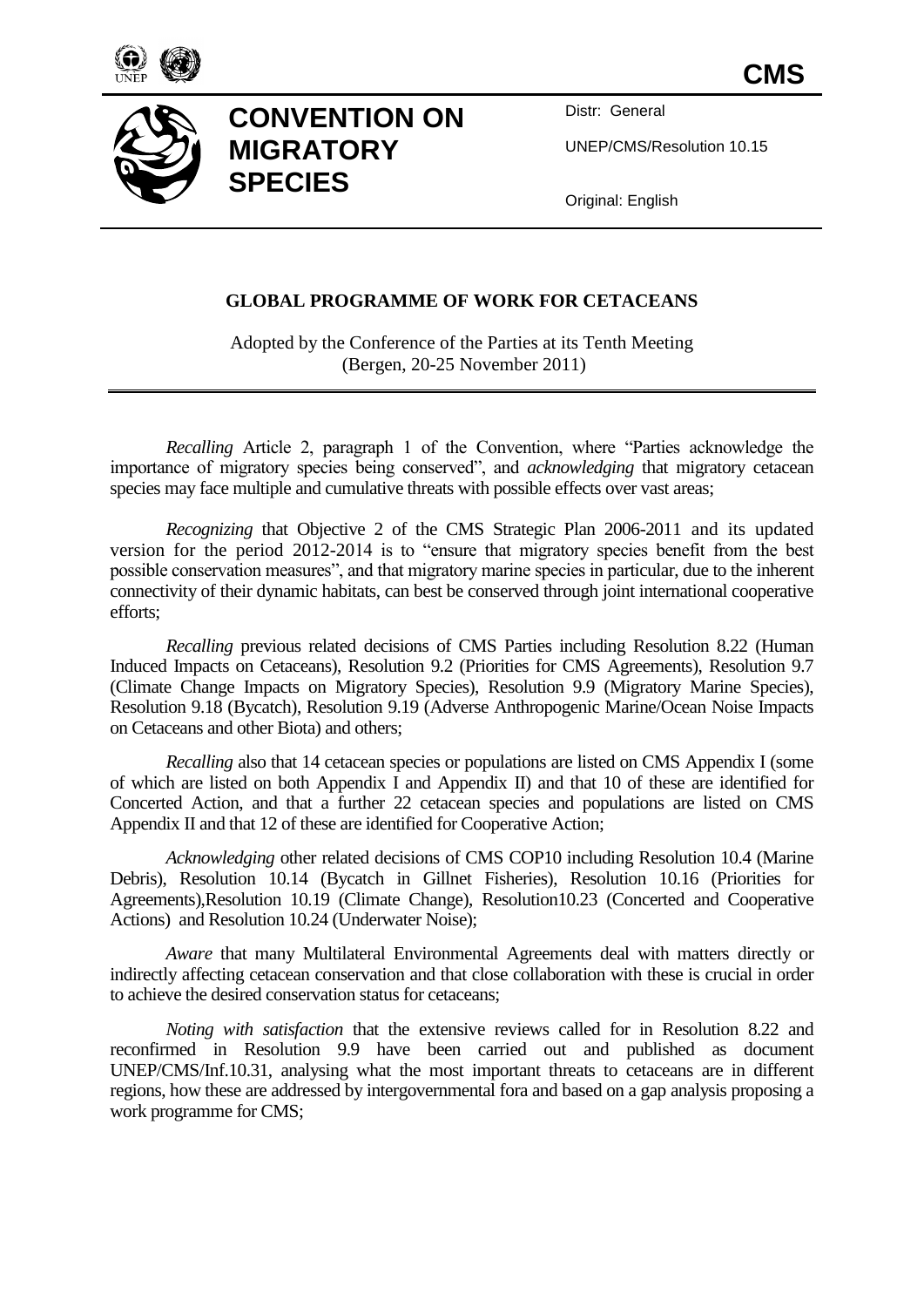*Grateful* to the Whale and Dolphin Conservation Society and the Migratory Wildlife Network, who in collaboration with the Appointed Councillor for Aquatic Mammals and the Secretariat undertook these extensive reviews and, based on them, developed the work programme contained in the Annex to this resolution;

*Noting* the lack of data on the distribution and migration of some populations of cetaceans and the adverse and increasing human-induced impacts cetaceans are exposed to; and

*Recognizing* the important role that the CMS Family, IMO, CITES, FAO/COFI and IWC each has in determining the global strategies for minimizing the reviewed threats;

#### *The Conference of the Parties to the Convention on the Conservation of Migratory Species of Wild Animals*

1. *Adopts* the Global Programme of Work for Cetaceans contained in the Annex to this resolution;

2. *Reiterates* its urgent call on Parties and non-Parties that exercise jurisdiction over any part of the range of cetacean species listed on the appendices of CMS, or over flag vessels that are engaged outside national jurisdictional limits, to cooperate as appropriate with relevant international organizations;

3. *Urges* Parties and non-Parties to promote the integration of cetacean conservation into all relevant sectors by coordinating their national positions among various conventions, agreements and other international fora;

4. *Encourages* the participation of all relevant stakeholders in the work of cetacean-related agreements of CMS;

5. *Urges* Parties and *invites* Agreement Parties, MOU Signatories, partner organizations and the private sector to facilitate the implementation of the Global Programme of Work for Cetaceans with voluntary contributions and in-kind support;

6. *Reaffirms* Resolution 9.9 on Migratory Marine Species and *urges* the Scientific Council to address outstanding actions;

7. *Instructs* the Scientific Council and Secretariat, subject to availability of resources, to address the actions foreseen in the Global Programme of Work for Cetaceans;

8. *Calls upon* the Scientific Council to review the regional threats for the remaining CMSlisted aquatic mammals and prepare for CMS COP11 a robust assessment of threats and regional priorities as well as similar work programmes for these other aquatic mammal species;

9. *Reiterates* the request to the Secretariat to consider options for increasing linkages and synergies within the CMS Family by promoting joint priorities, the sharing of technical expertise and resources and holding joint meetings if appropriate;

10. *Requests* the Secretariat and Scientific Council to continue and increase efforts to collaborate with other relevant international fora, with a view to avoiding duplication, increasing synergies and raising the profile of CMS and CMS cetacean-related agreements in these fora;

11. *Requests* the Secretariat and the Scientific Council to maintain and, where appropriate, seek to enhance cooperation and collaboration with the International Whaling Commission and its Scientific and Conservation Committees;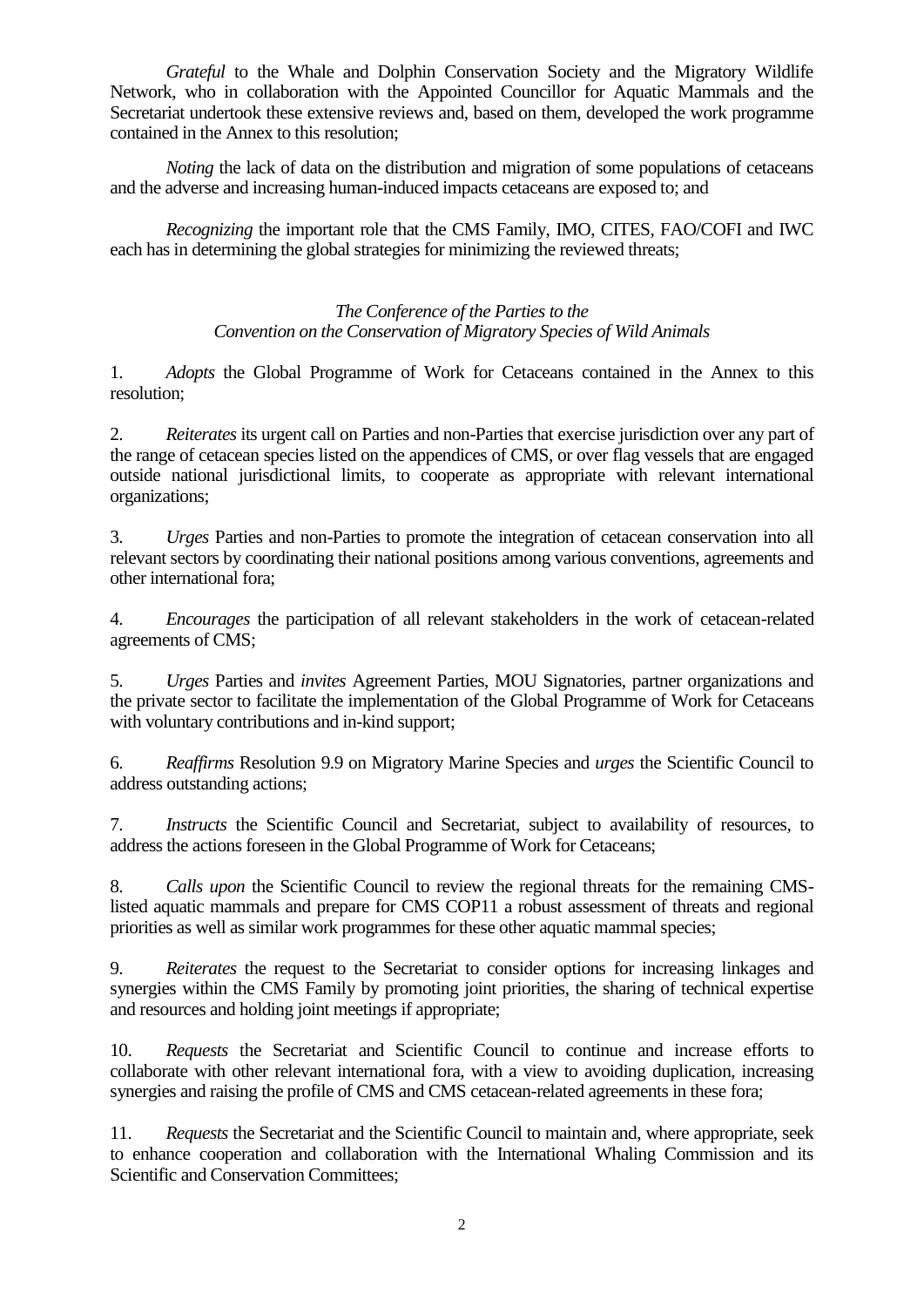12. *Instructs* the Scientific Council's Aquatic Mammals Working Group (AMWG), chaired by the CMS Appointed Councillor for Aquatic Mammals to work intersessionally, using electronic means where appropriate; and

13. *Encourages* participation of other appointed Councillors and relevant species focal points, the scientific or advisory bodies of all CMS aquatic mammal agreements; relevant IUCN Specialist Groups; experts from FAO/COFI, CITES and IWC; and experts from CMS Partner Organizations.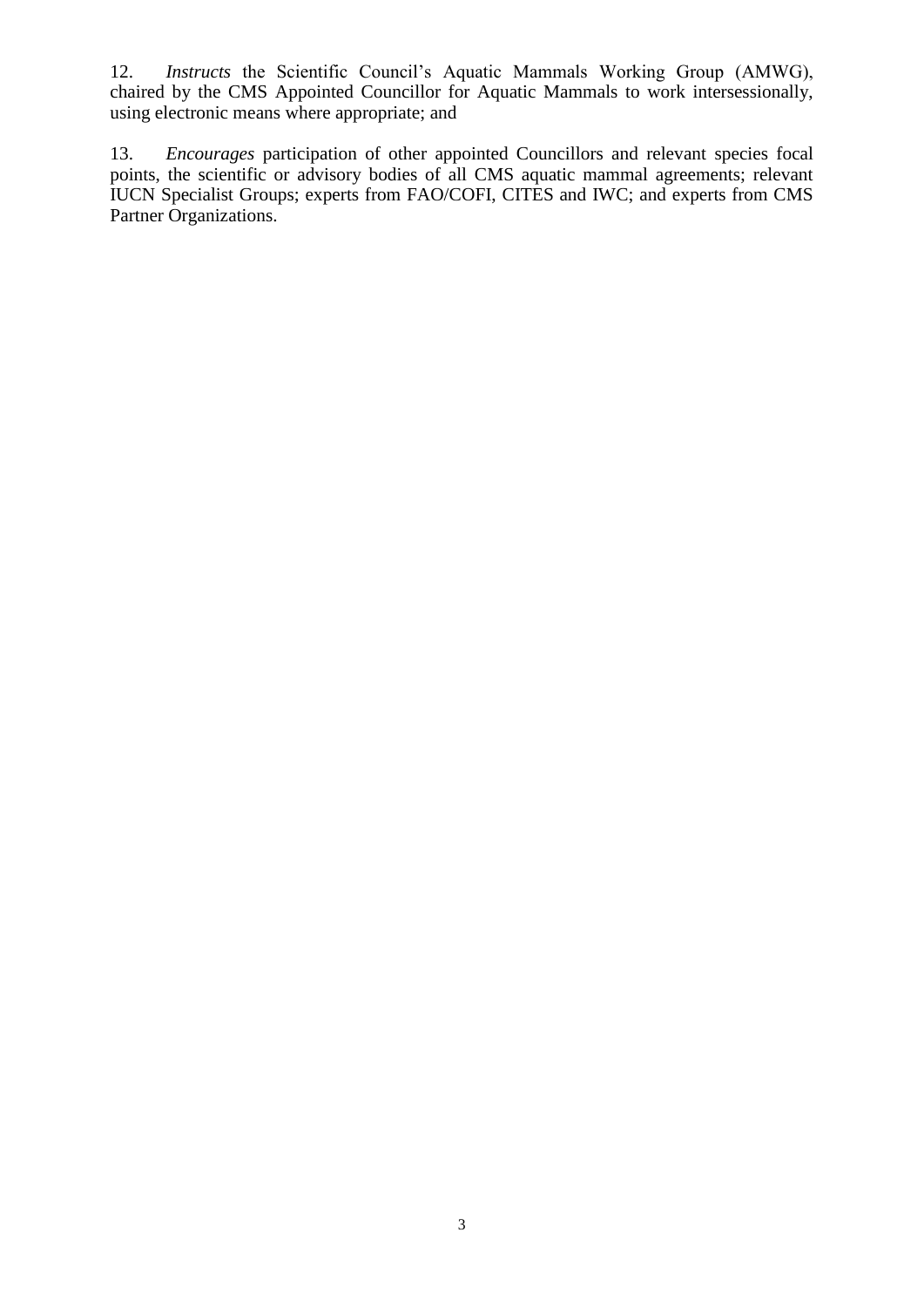## **ANNEX**

## **CMS GLOBAL PROGRAMME OF WORK FOR CETACEANS** (2012-2024)

#### **GLOBAL ACTIONS**

1. Based on the review of information, global collaborative action to address entanglement and bycatch and climate change are weighted as high; ship strikes, pollution, marine noise and habitat and feeding ground degradation are lower.

#### **In the period 2012-2017 (from COP10 to COP12)**

- 2. The Secretariat and the Scientific Council should maintain and where appropriate seek to enhance cooperation and collaboration with:
	- 2.1. FAO/COFI in particular in respect of bycatch;
	- 2.2. CITES to support and complement the conservation activities of each convention. In particular:
		- a) develop a formal process within CMS for providing comments to CITES on proposals to amend the latter's Appendices and to seek comments from CITES on proposals to amend the CMS Appendices;
		- b) representing CMS agreements when needed, to formally contribute to the deliberations of CITES Animals Committee and other CITES processes;
- 3. The Aquatic Mammals Working Group (AMWG) should:
	- 3.1. develop appropriate metrics for the reporting of regional conservation progress, to ensure the CMS Global Programme of Work for Cetaceans can be regularly and consistently assessed and forecast;
	- 3.2. provide advice as requested for CMS's engagement with FAO/COFI, UNICPOLOS, CITES and IWC;
	- 3.3. host a workshop to review and provide advice on the impact of the emergent science of cetacean social complexity and culture, as it relates to regional populations and to inform forward decision about CMS conservation priorities;
	- 3.4. develop advisory positions for use in Environmental Impact Assessments at the regional level;
	- 3.5. develop regular reports on progress of the CMS Global Programme of Work for Cetaceans for COP11 and COP12;
	- 3.6. facilitate the development of thematic resolutions addressing priority threats for COP11 and COP12; and
	- 3.7. support Parties in the development of any regional cetacean-related agreements and action plans prioritized by the COP.

- 4. The AMWG should:
	- 4.1. provide advice as requested for CMS's engagement with FAO/COFI, UNICPOLOS, CITES and IWC;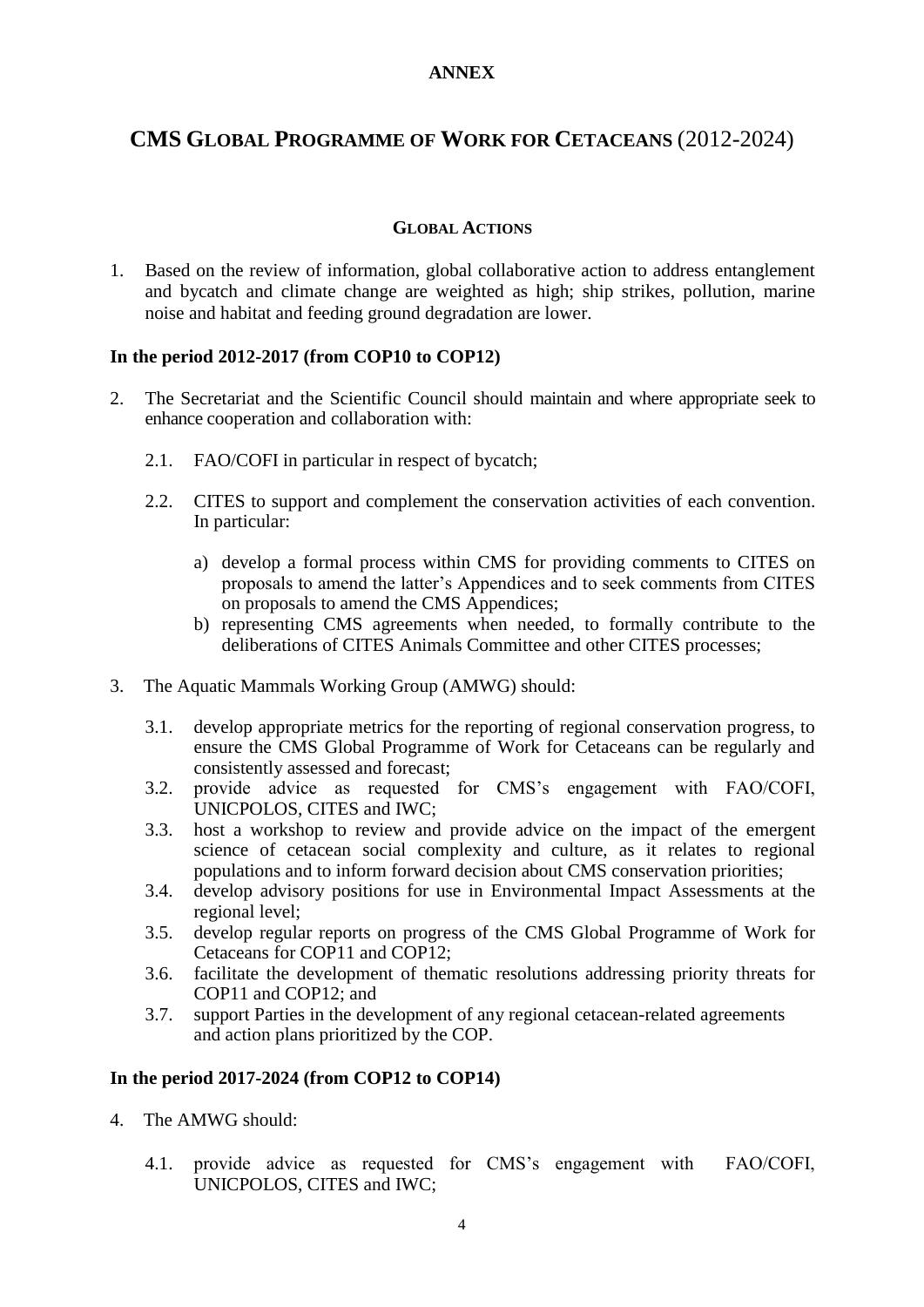- 4.2. develop advisory positions for use in Environmental Impact Assessments at the regional level;
- 4.3. establish regional priorities for conservation research;
- 4.4. develop regular reports on progress of the CMS Global Programme of Work for Cetaceans for COP13 and COP14;
- 4.5. facilitate the development of thematic resolutions addressing priority threats for COP13 and COP14;
- 4.6. support Parties in the development of any regional cetacean-related agreements and action plans prioritized by the COP; and
- 4.7. facilitate appropriate processes to forecast the next iteration of the CMS Global Programme of Work for Cetaceans.

#### **NORTH EAST ATLANTIC OCEAN ACTIONS**

- 5. In the North East Atlantic Ocean collaborative action to address entanglement and bycatch, pollution and noise pollution are weighted as high priorities; habitat and feeding ground degradation are medium; climate change and ship strikes are lower.
- 6. Fifteen species and populations are listed on the CMS Appendices for this region, and these are:
	- a) Atlantic white-sided dolphin (*[Lagenorhynchus acutus\)](http://www.cms.int/reports/small_cetaceans/data/l_acutus/l_acutus.htm#_blank)* Appendix II
	- b) Blue whale (*Balaenoptera musculus*) Appendix I + Concerted/Cooperative Action
	- c) Common bottlenose dolphin (*[Tursiops truncatus\)](http://www.cms.int/reports/small_cetaceans/data/t_truncatus/t_truncatus.htm#_blank)* Appendix II
	- d) Fin whale (*Balaenoptera physalus*) Appendix I/II + Concerted/Cooperative Action
	- e) Harbour porpoise / Common porpoise (*[Phocoena phocoena](http://www.cms.int/reports/small_cetaceans/data/P_phocoena/p_phocoena.htm#_blank)*) Appendix II
	- f) Humpback whale (*Megaptera novaeangliae*) Appendix I + Concerted/Cooperative Action
	- g) Killer whale / Orca (*[Orcinus orca](http://www.cms.int/reports/small_cetaceans/data/o_orca/o_orca.htm#_blank)*) Appendix II
	- h) Long-finned pilot whale (*[Globicephala melas](http://www.cms.int/reports/small_cetaceans/data/G_melas/g_melas.htm#_blank)*) Appendix II
	- i) Northern bottlenose whale (*[Hyperoodon ampullatus](http://www.cms.int/reports/small_cetaceans/data/H_ampullatus/h_ampullatus.htm#_blank)*) Appendix II
	- j) North Atlantic right whale (*Eubalaena glacialis*) Appendix I
	- k) Risso's dolphin (*[Grampus griseus](http://www.cms.int/reports/small_cetaceans/data/g_griseus/g_griseus.htm#_blank)*) Appendix II
	- l) Sei whale (*Balaenoptera borealis*) Appendix I/II + Concerted/Cooperative Action
	- m) Short-beaked common dolphin (*[Delphinus delphis](http://www.cms.int/reports/small_cetaceans/data/d_delphis/d_delphis.htm#_blank)*) Appendix II
	- n) Sperm whale (*[Physeter macrocephalus](http://www.cms.int/reports/small_cetaceans/data/P_macrocephalus/P_macrocephalus.htm#_blank)*) Appendix I/II + Concerted/Cooperative Action
	- o) White-beaked dolphin (*[Lagenorhynchus albirostris](http://www.cms.int/reports/small_cetaceans/data/l_albirostris/l_albirostris.htm#_blank)*) Appendix II

## **In the period 2012-2017 (from COP10 to COP12)**

- 7. The Secretariat and the Scientific Council should:
	- 7.1. cooperate and collaborate with ASCOBANS, ACCOBAMS and the Bern Convention;
	- 7.2. extend their cooperation and collaboration with ASCOBANS and OSPAR on the identification of and where appropriate work on the protection of habitats of harbour porpoise (*Phocoena phocoena*) within the overlapping ASCOBANS and OSPAR areas;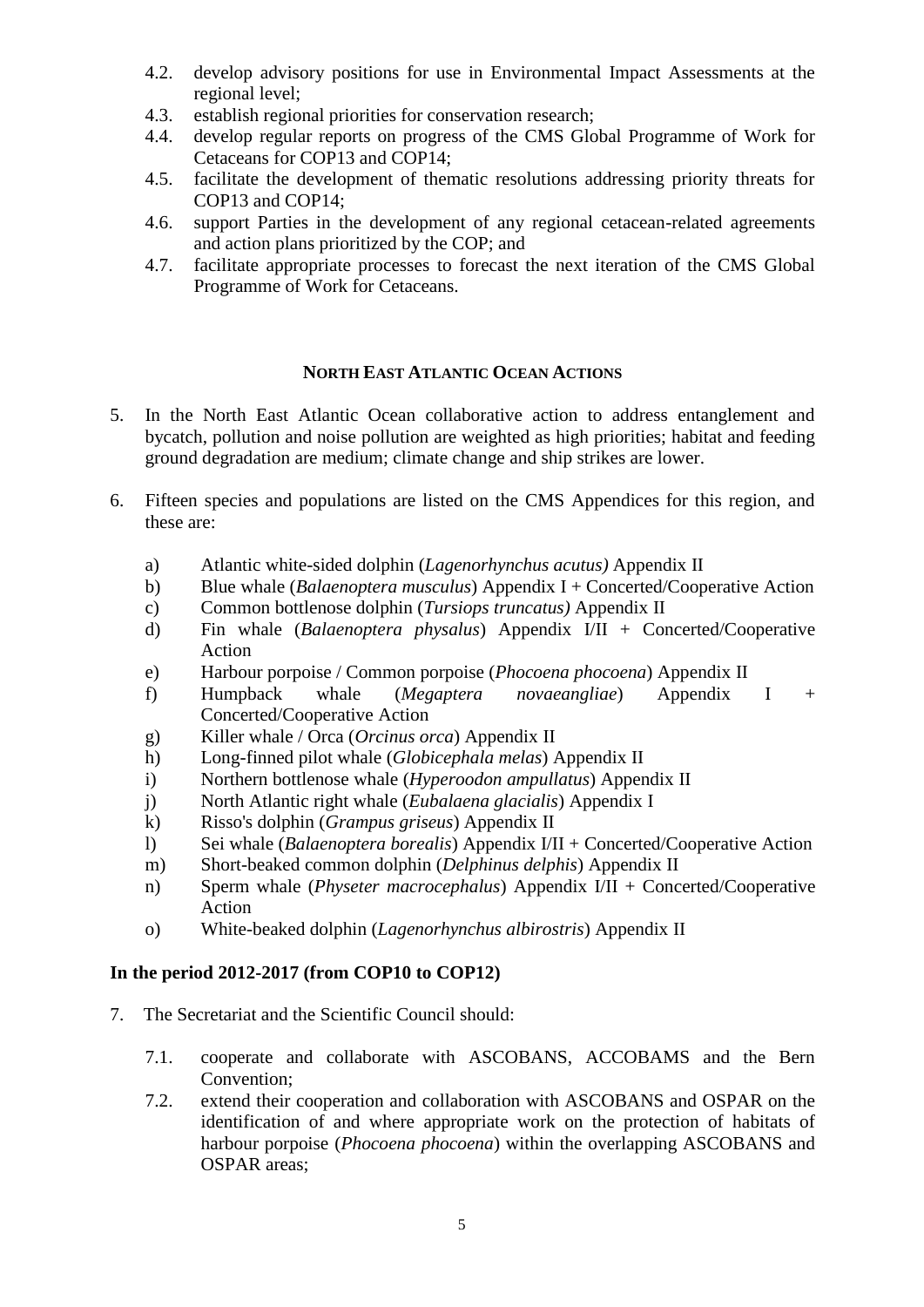- 7.3. cooperate and collaborate with ASCOBANS and IMO. This is already a positive and important relationship;
- 7.4. establish an active collaboration agreement with relevant RFMOs, with the objective of measurably reducing cetacean bycatch.
- 8. The AMWG should:
	- 8.1. provide support to ASCOBANS and ACCOBAMS, especially with assessing and defining appropriate standards for noise pollution; and
	- 8.2. develop comprehensive reports on regional progress of the CMS Global Programme of Work for Cetaceans for COP11 and COP12.

## **In the period 2017-2024 (from COP12 to COP14)**

- 9. The Secretariat and the Scientific Council should:
	- 9.1. if invited by ASCOBANS Parties, assist them to assess the benefits of geographically extending the ASCOBANS region to encompass the whole of the regional range of the 15 Appendix listed species and extending the mandate of ASCOBANS to cover the Appendix I listed great whales; and
	- 9.2. extend their cooperation and collaboration with ASCOBANS and OSPAR on the identification of and where appropriate work on the protection of habitats of bowhead whale (*Balaena mysticetus*), blue whale (*Balaenoptera musculus*), northern right whale (*Eubalaena glacialis*) and harbour porpoise (*Phocoena phocoena*) within the overlapping ASCOBANS and OSPAR areas.
- 10. The AMWG should:
	- 10.1. provide support to ASCOBANS, especially with assessing and defining appropriate standards for noise pollution; and
	- 10.2. develop comprehensive reports on regional progress of the CMS Global Programme of Work for Cetaceans for COP13 and COP14.

#### **MEDITERRANEAN AND BLACK SEAS ACTIONS**

- 11. In the Mediterranean and Black Seas collaborative action to address entanglement and bycatch (including driftnet fisheries), pollution and habitat and feeding ground degradation are weighted as high priorities; ship strikes, marine noise and climate change as medium; other impediments to migration are lower.
- 12. Eight species and populations are listed on the CMS Appendices for this region, and these are:
	- a) Common bottlenose dolphin (*[Tursiops truncatus ponticus](http://www.cms.int/reports/small_cetaceans/data/t_truncatus/t_truncatus.htm#_blank)*) Appendix I + Concerted/Cooperative Action
	- b) Fin whale (*Balaenoptera physalus*) Appendix I/II + Concerted/Cooperative Action
	- c) Harbour porpoise / Common porpoise (*[Phocoena phocoena](http://www.cms.int/reports/small_cetaceans/data/P_phocoena/p_phocoena.htm#_blank)*) Appendix II
	- d) Killer whale / Orca (*[Orcinus orca](http://www.cms.int/reports/small_cetaceans/data/o_orca/o_orca.htm#_blank)*) Appendix II
	- e) Risso's dolphin (*[Grampus griseus](http://www.cms.int/reports/small_cetaceans/data/g_griseus/g_griseus.htm#_blank)*) Appendix II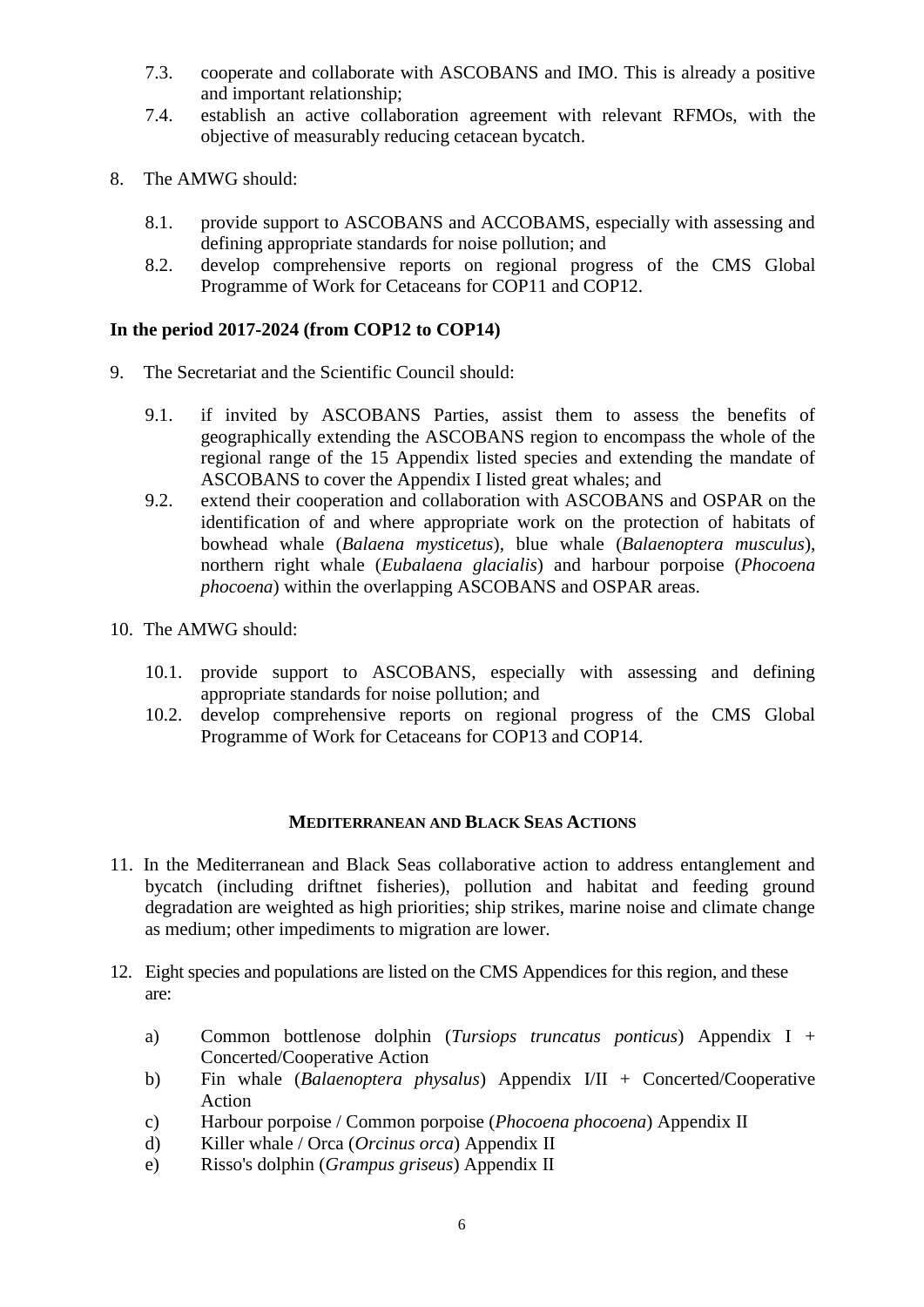- f) Short-beaked common dolphin (*[Delphinus delphis](http://www.cms.int/reports/small_cetaceans/data/d_delphis/d_delphis.htm#_blank)*) Appendix I (Mediterranean population) / II
- g) Sperm whale (*[Physeter macrocephalus\)](http://www.cms.int/reports/small_cetaceans/data/P_macrocephalus/P_macrocephalus.htm#_blank)* Appendi*x* I/II + Concerted/Cooperative Action
- h) Striped dolphin (*[Stenella coeruleoalba](http://www.cms.int/reports/small_cetaceans/data/S_ceoruleoalba/s_coeruleoalba.htm#_blank)*) Appendix II

- 13. The Secretariat and the Scientific Council should:
	- 13.1. establish greater cooperation and collaboration between CMS, ACCOBAMS, the Bern Convention, the Barcelona Convention and the Bucharest Convention;
	- 13.2. extend their cooperation and collaboration with ACCOBAMS and OSPAR on the identification of and where appropriate work on the protection of habitats of bowhead whale (*Balaena mysticetus*), blue whale (*Balaenoptera musculus*) and North Atlantic right whale (*Eubalaena glacialis*) within the overlapping ACCOBAMS and OSPAR areas;
	- 13.3. increase the collaboration between CMS, ACCOBAMS and IMO. This is already a positive and important relationship; and
	- 13.4. establish an active collaboration agreement with relevant RFMOs, with the objective of measurably reducing cetacean bycatch.
- 14. The AMWG should:
	- 14.1. provide support to ACCOBAMS, especially with assessing and defining appropriate standards for noise pollution; and
	- 14.2. develop comprehensive reports on regional progress of the CMS Global Programme of Work for Cetaceans for COP11 and COP12.

## **In the period 2017-2024 (from COP12 to COP14)**

- 15. The AMWG should:
	- 15.1. provide support to ACCOBAMS, especially with assessing and defining appropriate standards for noise pollution; and
	- 15.2. develop comprehensive reports on regional progress of the CMS Global Programme of Work for Cetaceans for COP13 and COP14.

#### **CENTRAL AND SOUTH EAST ATLANTIC OCEAN (WESTERN AFRICA) ACTIONS**

- 16. In the Central and South East Atlantic Ocean collaborative action to address entanglement and bycatch and marine bushmeat are weighted as high priorities; pollution, marine noise and habitat and feeding ground degradation are weighted as medium; climate change and ship strikes are lower.
- 17. Ten species and populations are listed on the CMS Appendices for this region, and these are:
	- a) Atlantic humpback dolphin (*[Sousa teuszii](http://www.cms.int/reports/small_cetaceans/data/S_teuszii/s_teuszii.htm#_blank)*) Appendix I/II
	- b) Blue whale (*Balaenoptera musculus*) Appendix I + Concerted/Cooperative Action
	- c) Bryde's whale (*Balaenoptera edeni*) Appendix II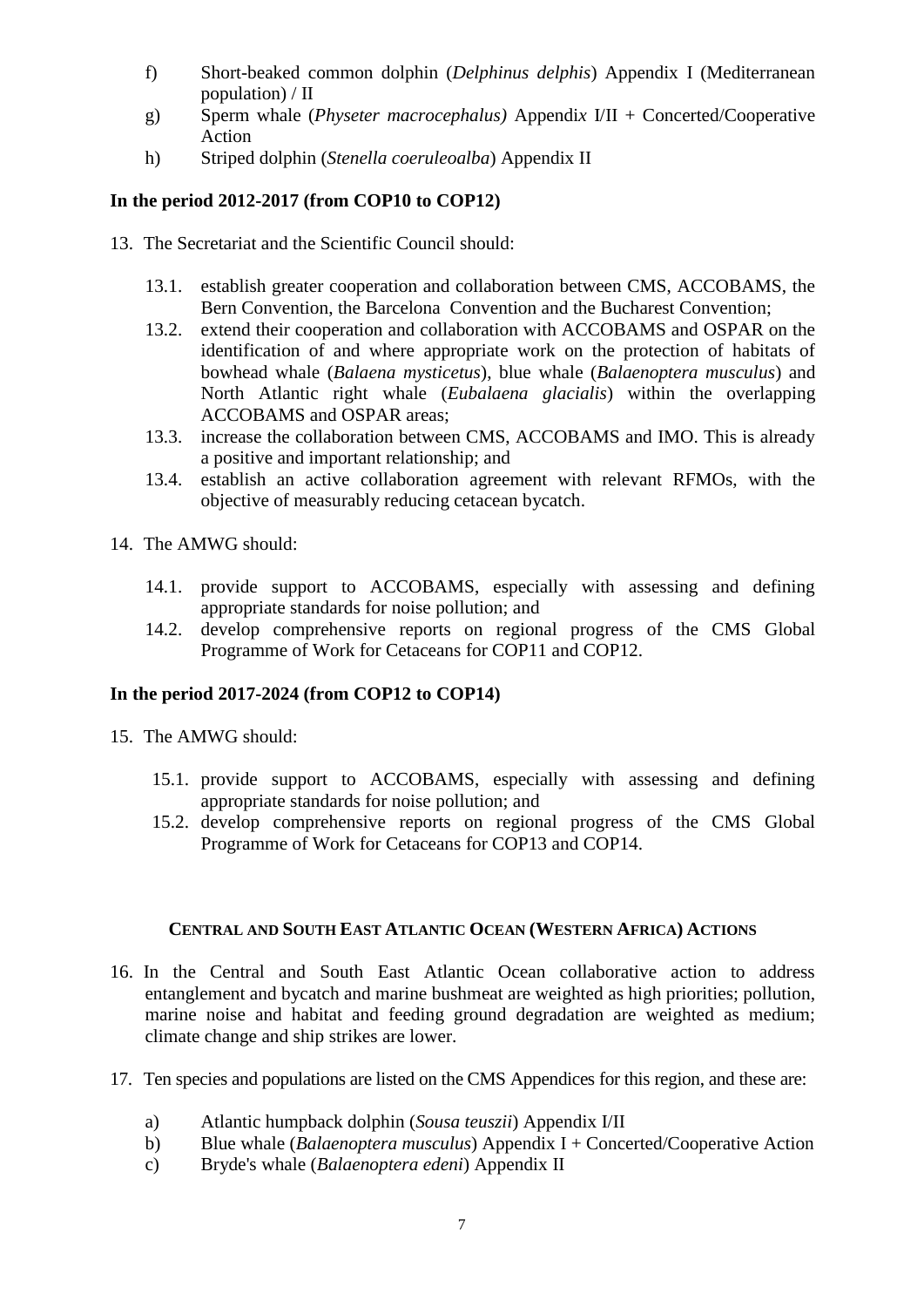- d) Clymene dolphin (*[Stenella clymene](http://www.cms.int/reports/small_cetaceans/data/S_clymene/s_clymene.htm#_blank)*) Appendix II
- e) Fin whale (*Balaenoptera physalus*) Appendix I/II + Concerted/Cooperative Action
- f) Harbour porpoise / Common porpoise (*[Phocoena phocoena](http://www.cms.int/reports/small_cetaceans/data/P_phocoena/p_phocoena.htm#_blank)*) Appendix II
- g) Humpback whale (*Megaptera novaeangliae*) Appendix I + Concerted/Cooperative Action
- h) Killer whale / Orca (*[Orcinus orca](http://www.cms.int/reports/small_cetaceans/data/o_orca/o_orca.htm#_blank)*) Appendix II
- i) Sei whale (*Balaenoptera borealis*) Appendix I/II + Concerted/Cooperative Action
- j) Sperm whale (*[Physeter macrocephalus](http://www.cms.int/reports/small_cetaceans/data/P_macrocephalus/P_macrocephalus.htm#_blank)*) Appendix I/II + Concerted/Cooperative Action

- 18. The Secretariat and the Scientific Council should:
	- 18.1. identify and establish greater collaboration between CMS, the UNEP Regional Seas Programme and the Abidjan Convention as appropriate;
	- 18.2. develop an active collaboration agreement with relevant RFMOs, with the objective of measurably reducing cetacean bycatch; and
	- 18.3. approach CITES to discuss cooperative support for addressing marine bushmeat as a regional issue.
- 19. The AMWG should:
	- 19.1. provide support to the Western African Aquatic Mammals MOU, especially with assessing and developing mitigation measures for the region bycatch and marine bushmeat, identification of and where appropriate work on the protection of habitats and developing appropriate standards for noise pollution; and
	- 19.2. develop comprehensive reports on regional progress of the CMS Global Programme of Work for Cetaceans for COP11 and COP12.

- 20. The Secretariat and the Scientific Council should:
	- 20.1. collaborate with the Western African Aquatic Mammals MOU Signatories to assess the benefits of extending the agreement area of the Western African Aquatic Mammals MOU to encompass the high seas area of this region; and
	- 20.2. collaborate with the Western African Aquatic Mammals MOU Signatories to assess the benefits of extending the scope of the agreement to include the Appendix I listed great whales.
- 21. The AMWG should:
	- 21.1. provide support to the Western African Aquatic Mammals MOU, especially with assessing and developing mitigation measures for the region bycatch and marine bushmeat, identification of and where appropriate work on the protection of habitats and developing appropriate standards for noise pollution; and
	- 21.2. develop comprehensive reports on regional progress of the CMS Global Programme of Work for Cetaceans for COP13 and COP14.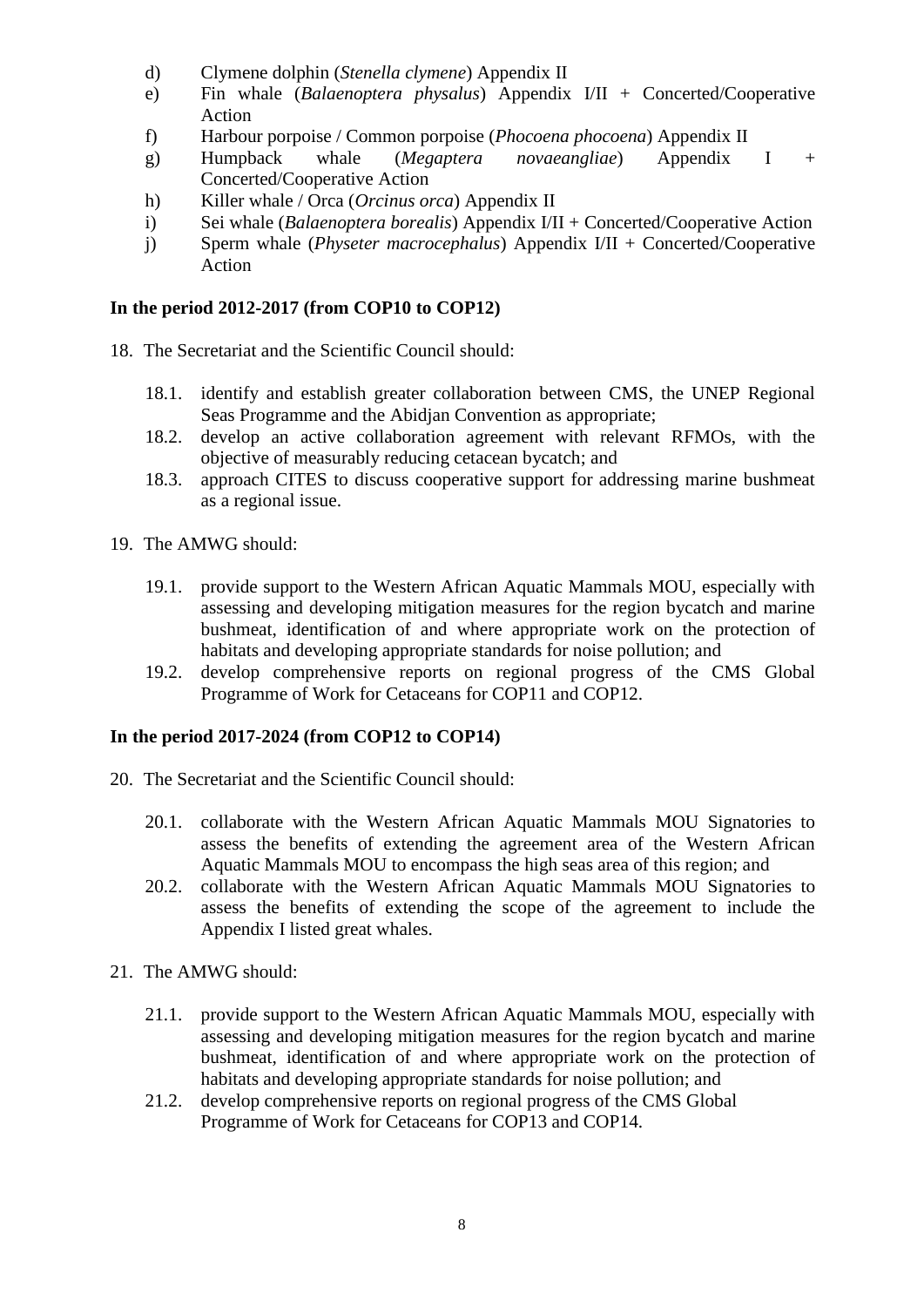#### **NORTH WEST ATLANTIC OCEAN (ATLANTIC NORTH AMERICA AND THE CARIBBEAN) ACTIONS**

- 22. In the Caribbean Seas and North West Atlantic Ocean collaborative action to address entanglement and bycatch, ship strikes and marine noise are weighted as high priorities; habitat and feeding ground degradation are weighted as medium; climate change and pollution as lower.
- 23. Nine species and populations are listed on the CMS Appendices for this region, and these are:
	- a) Blue whale (*Balaenoptera musculus*) Appendix I + Concerted/Cooperative Action
	- b) Bryde's whale (*Balaenoptera edeni*) Appendix II
	- c) Fin whale (*Balaenoptera physalus*) Appendix I/II + Concerted/Cooperative Action
	- d) Humpback whale (*Megaptera novaeangliae*) Appendix I + Concerted/Cooperative Action
	- e) Killer whale / Orca (*[Orcinus orca\)](http://www.cms.int/reports/small_cetaceans/data/o_orca/o_orca.htm#_blank)* Appendix II
	- f) Northern bottlenose whale (*[Hyperoodon ampullatus](http://www.cms.int/reports/small_cetaceans/data/H_ampullatus/h_ampullatus.htm#_blank)*) Appendix II
	- g) North Atlantic right whale (*Eubalaena glacialis*) Appendix I
	- h) Sei whale (*Balaenoptera borealis*) Appendix I/II + Concerted/Cooperative Action
	- i) Sperm whale (*[Physeter macrocephalus](http://www.cms.int/reports/small_cetaceans/data/P_macrocephalus/P_macrocephalus.htm#_blank)*) Appendix I/II + Concerted/Cooperative Action

## **In the period 2012-2017 (from COP10 to COP12)**

- 24. The Secretariat and the Scientific Council should:
	- 24.1. establish greater collaboration with the UNEP Regional Seas Programme, the Western Hemisphere Migratory Species Initiative (WHMSI), the Cartagena Convention and SPAW. SPAW's established forward programme of work could be built upon to also encompass the CMS listed species, for the benefit of Caribbean CMS Parties;
	- 24.2. develop an active collaboration agreement with relevant RFMOs, including the International Commission for the Conservation of Atlantic Tunas (ICCAT) with the objective of measurably reducing cetacean bycatch; and
	- 24.3. investigate an arrangement with the Western Hemisphere Migratory Species Initiative (WHMSI) to deliver a regional Action Plan for the CMS species of North America and the Caribbean.
- 25. The AMWG should:
	- 25.1. provide support to the region and collaborate with SPAW and WHMSI, especially with assessing and developing mitigation measures for the region's bycatch, identification of and where appropriate work on the protection of habitats and developing appropriate standards for noise pollution; and
	- 25.2. develop comprehensive reports on regional progress of the CMS Global Programme of Work for Cetaceans for COP11 and COP12.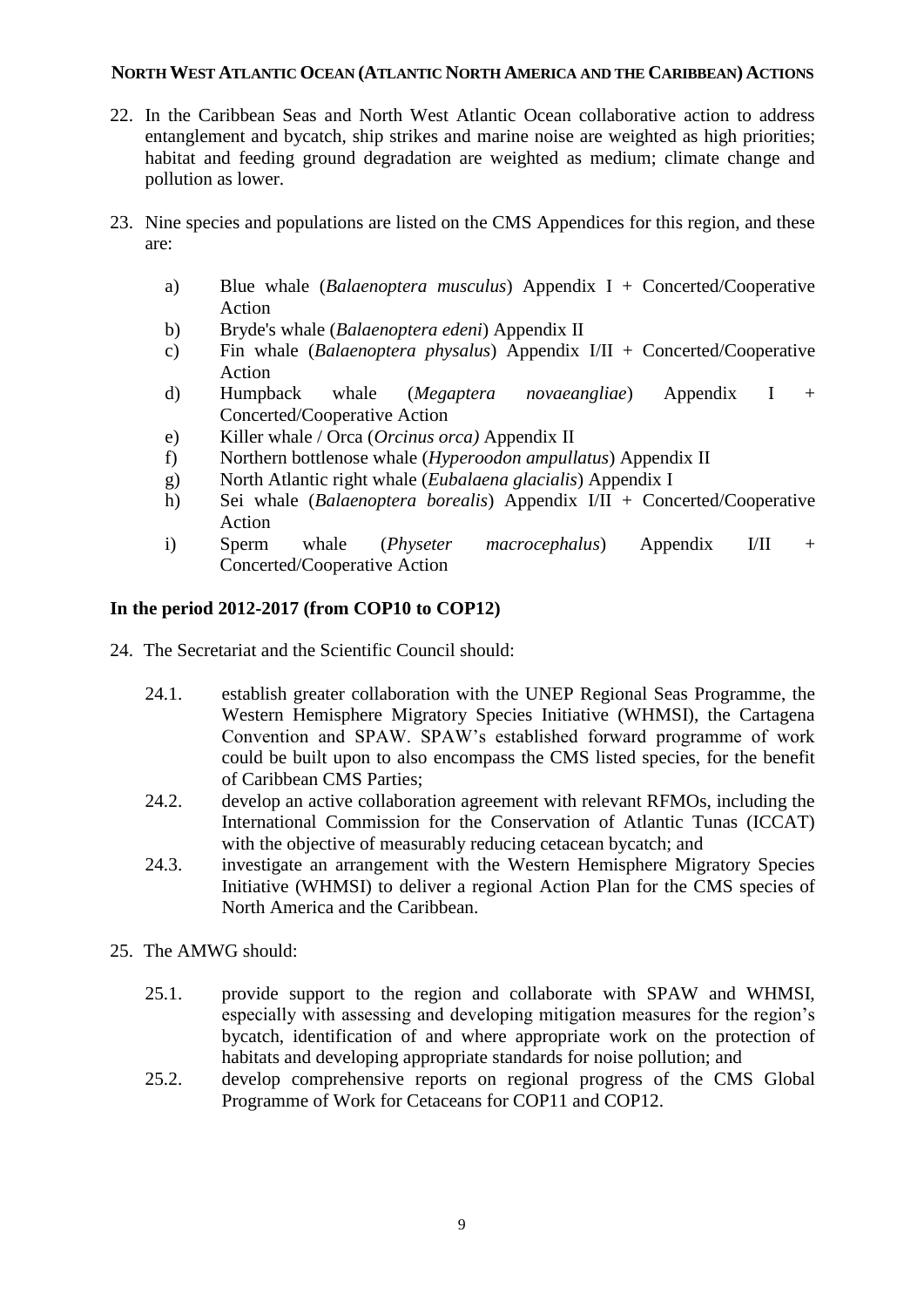## **In the period 2017-2024 (from COP12 to COP14)**

- 26. The AMWG should:
	- 26.1. provide support to the region and collaborate with SPAW and WHMSI, especially with assessing and developing mitigation measures for the region's bycatch, identification of and where appropriate work on the protection of habitats and developing appropriate standards for noise pollution; and
	- 26.2. develop comprehensive reports on regional progress of the CMS Global Programme of Work for Cetaceans for COP13 and COP14.

#### **SOUTH WEST ATLANTIC OCEAN (ATLANTIC LATIN AMERICA) ACTIONS**

- 27. In the South West Atlantic Ocean collaborative action to address entanglement and bycatch are weighted as high priorities; ship strikes, pollution and habitat and feeding ground degradation as medium priorities; climate change and marine noise as lower (Section II).
- 28. Seventeen species and populations are listed on the CMS Appendices for this region, are these are:
	- a) Amazon river dolphin / Boto (*[Inia geoffrensis](http://www.cms.int/reports/small_cetaceans/data/I_geoffrensis/I_geoffrensis.htm#_blank)*) Appendix II
	- b) Blue whale (*Balaenoptera musculus*) Appendix I + Concerted/Cooperative Action
	- c) Bryde's whale (*Balaenoptera edeni*) Appendix II
	- d) Burmeister's porpoise (*[Phocoena spinipinnis](http://www.cms.int/reports/small_cetaceans/data/p_spinipinnis/p_spinipinnis.htm)*) Appendix II + Concerted/Cooperative Action
	- e) Commerson's dolphin (*[Cephalorhynchus commersonii](http://www.cms.int/reports/small_cetaceans/data/c_commersonii/c_commersonii.htm#_blank)*) Appendix II + Concerted/Cooperative Action
	- f) Dusky dolphin (*[Lagenorhynchus obscurus](http://www.cms.int/reports/small_cetaceans/data/l_obscurus/l_obscurus.htm#_blank)*) Appendix II + Concerted/Cooperative Action
	- g) Fin whale (*Balaenoptera physalus*) Appendix I/II + Concerted/Cooperative Action
	- h) Franciscana / La Plata dolphin (*[Pontoporia blainvillei](http://www.cms.int/reports/small_cetaceans/data/P_blainvillei/p_blainvillei.htm)*) Appendix I/II + Concerted/Cooperative Action
	- i) Guiana dolphin (*[Sotalia guianensis](http://www.cms.int/reports/small_cetaceans/data/S_guianensis/s_guianensis.htm#_blank)*) Appendix II
	- j) Humpback whale (*Megaptera novaeangliae*) Appendix I + Concerted/Cooperative Action
	- k) Killer whale / Orca (*[Orcinus orca\)](http://www.cms.int/reports/small_cetaceans/data/o_orca/o_orca.htm#_blank)* Appendix II
	- l) Peale's dolphin / Black-chinned dolphin (*[Lagenorhynchus australis](http://www.cms.int/reports/small_cetaceans/data/L_australis/L_australis.htm#_blank)*) Appendix II + Concerted/Cooperative Action
	- m) Sei whale (*Balaenoptera borealis*) Appendix I/II + Concerted/Cooperative Action
	- n) Southern right whale (*Eubalaena australis*) Appendix I + Concerted/Cooperative Action
	- o) Spectacled porpoise (*[Phocoena dioptrica](http://www.cms.int/reports/small_cetaceans/data/P_dioptrica/p_dioptrica.htm)*) Appendix II + Concerted/Cooperative Action
	- p) Sperm whale (*[Physeter macrocephalus](http://www.cms.int/reports/small_cetaceans/data/P_macrocephalus/P_macrocephalus.htm#_blank)*) Appendix I/II + Concerted/Cooperative Action
	- q) Tucuxi (*[Sotalia fluviatilis](http://www.cms.int/reports/small_cetaceans/data/S_fluviatilis/s_fluviatilis.htm#_blank)*) Appendix II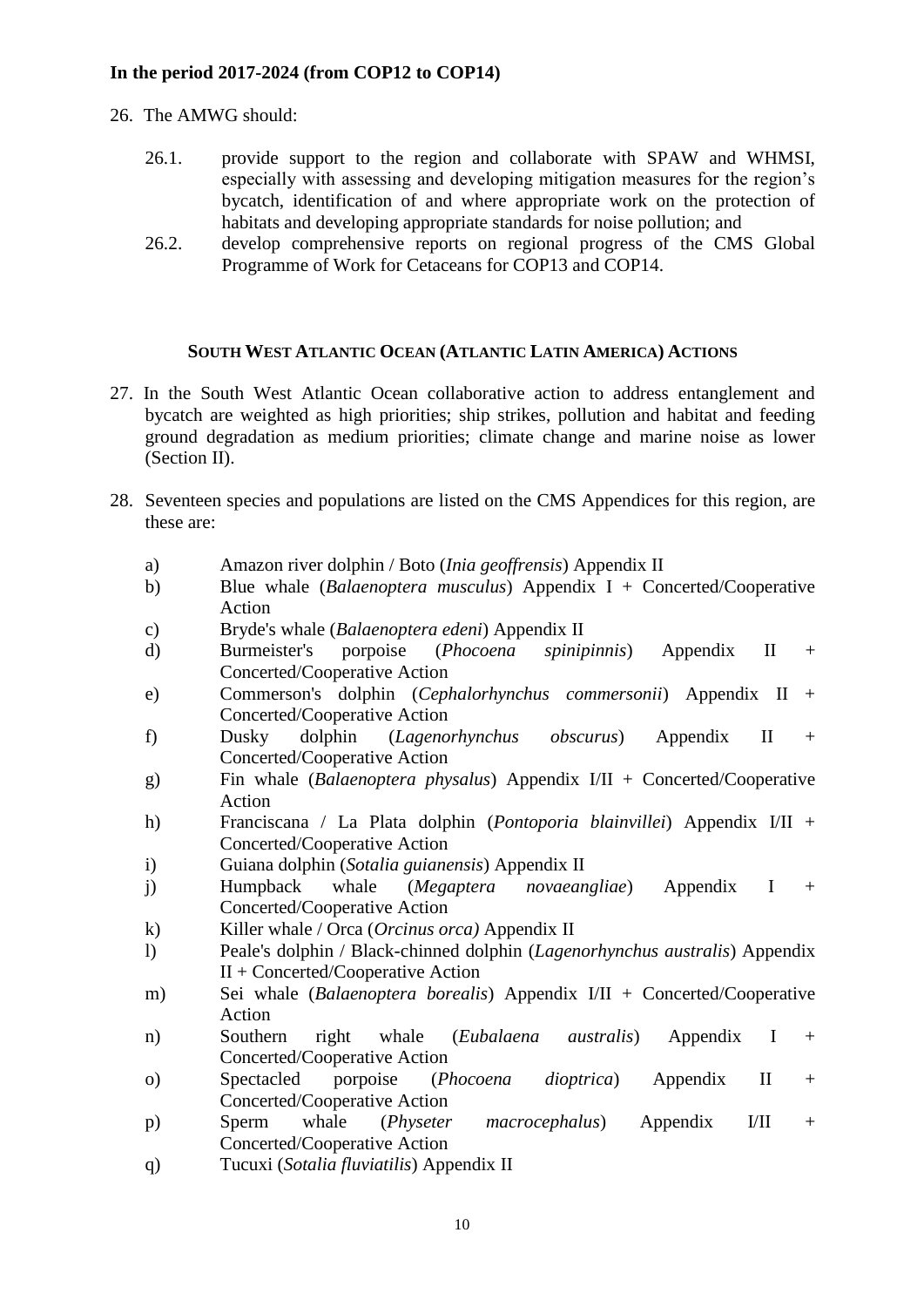- 29. The Secretariat and the Scientific Council should:
	- 29.1. investigate an arrangement with WHMSI to deliver a regional Action Plan for the CMS species of Latin America; and
	- 29.2. develop an active collaboration with Parties with the objective of measurably reducing cetacean bycatch.
- 30. The AMWG should:
	- 30.1. provide support to the region and collaborate with WHMSI, especially with assessing and developing mitigation measures for the region's bycatch, identification of and where appropriate work on the protection of habitat; and
	- 30.2. develop comprehensive reports on regional progress of the CMS Global Programme of Work for Cetaceans for COP11 and COP12.

#### **In the period 2017-2024 (from COP12 to COP14)**

- 31. The AMWG should:
	- 31.1. provide support to the region and collaborate with WHMSI, especially with assessing and developing mitigation measures for the region's bycatch, identification of and where appropriate work on the protection of habitat; and
	- 31.2. develop comprehensive reports on regional progress of the CMS Global Programme of Work for Cetaceans for COP13 and COP14.

#### **CENTRAL AND NORTH EAST PACIFIC OCEAN (PACIFIC NORTH AMERICA AND EASTERN TROPICAL PACIFIC) ACTIONS**

- 32. In the Central and North East Pacific Ocean collaborative action to address entanglement and bycatch, marine noise and habitat and feeding ground degradation are weighted as high priorities; pollution as a medium priority; and climate change and ship strikes as lower.
- 33. 14 species and populations are listed on the CMS Appendices for this region, and these are:
	- a) Baird's beaked whale (*[Berardius bairdii](http://www.cms.int/reports/small_cetaceans/data/b_bairdii/b_bairdii.htm#_blank)*) Appendix II
	- b) Blue whale (*Balaenoptera musculus*) Appendix I + Concerted/Cooperative Action
	- c) Bryde's whale (*Balaenoptera edeni*) Appendix II
	- d) Dall's porpoise (*[Phocoenoides dalli](http://www.cms.int/reports/small_cetaceans/data/P_dalli/p_dalli.htm#_blank)*) Appendix II
	- e) Fin whale (*Balaenoptera physalus*) Appendix I/II + Concerted/Cooperative Action
	- f) Humpback whale (*Megaptera novaeangliae*) Appendix I + Concerted/Cooperative Action
	- g) Killer whale / Orca (*[Orcinus orca\)](http://www.cms.int/reports/small_cetaceans/data/o_orca/o_orca.htm#_blank)* Appendix II
	- h) North Pacific right whale (*Eubalaena japonica*) Appendix I
	- i) Pantropical spotted dolphin (*[Stenella attenuata](http://www.cms.int/reports/small_cetaceans/data/S_attenuata/s_attenuata.htm#_blank)*) Appendix II +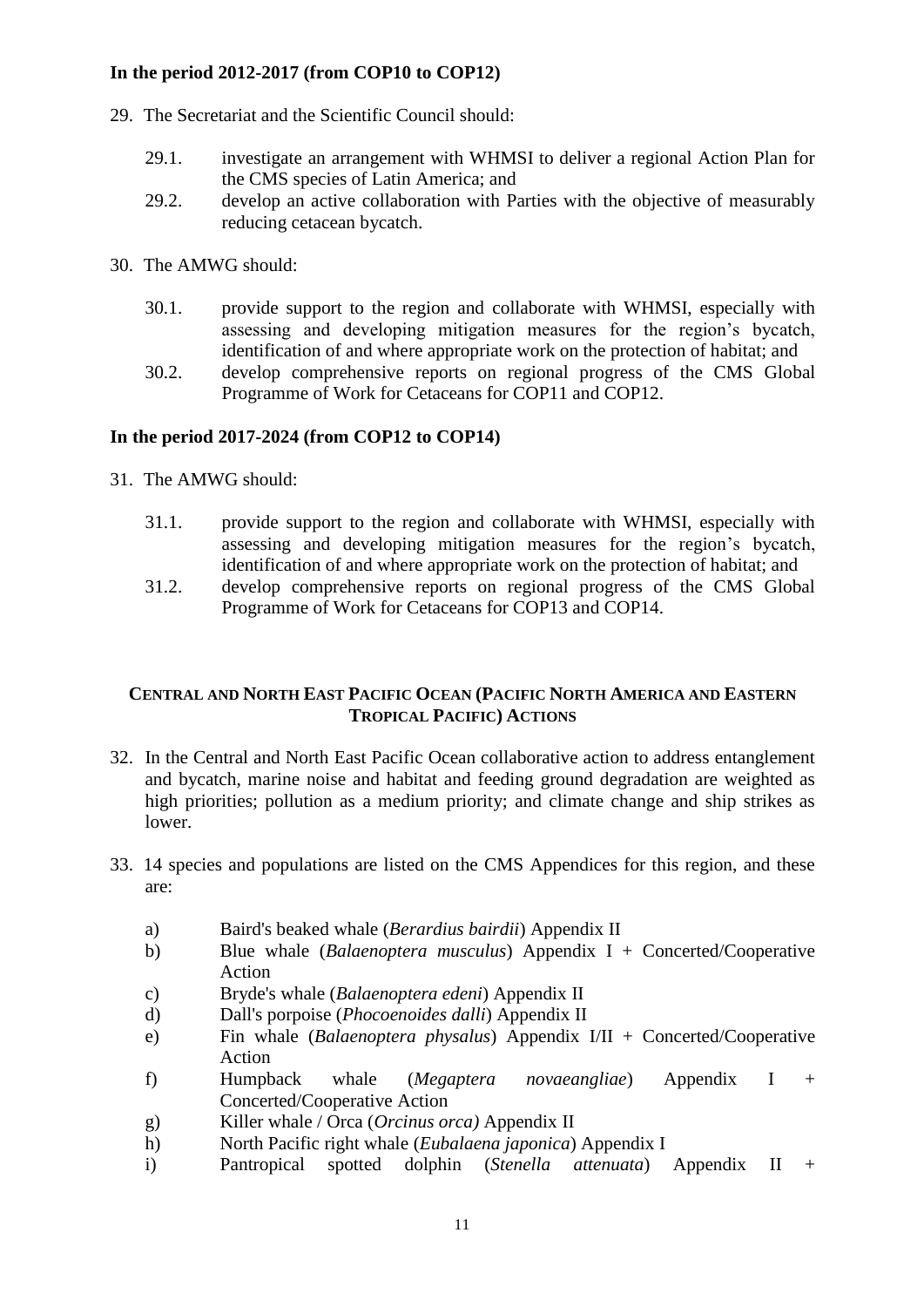Concerted/Cooperative Action

- j) Sei whale (*Balaenoptera borealis*) Appendix I/II + Concerted/Cooperative Action
- k) Short-beaked common dolphin (*[Delphinus delphis](http://www.cms.int/reports/small_cetaceans/data/d_delphis/d_delphis.htm#_blank)*) Appendix II
- l) Sperm whale (*[Physeter macrocephalus](http://www.cms.int/reports/small_cetaceans/data/P_macrocephalus/P_macrocephalus.htm#_blank)*) Appendix I/II + Concerted/Cooperative Action
- m) Spinner dolphin (*[Stenella longirostris](http://www.cms.int/reports/small_cetaceans/data/S_longirostris/s_longirostris.htm)*) Appendix II + Concerted/Cooperative Action
- n) Striped dolphin (*[Stenella coeruleoalba](http://www.cms.int/reports/small_cetaceans/data/S_ceoruleoalba/s_coeruleoalba.htm#_blank)*) Appendix II

## **In the period 2012-2017 (from COP10 to COP12)**

- 34. The Secretariat and the Scientific Council should:
	- 34.1. investigate an arrangement with WHMSI to deliver a regional Action Plan, or agreement for these species; and
	- 34.2. develop an active collaboration agreement with relevant RFMOs, including the Inter-American Tropical Tuna Commission (IATTC) with the objective of measurably reducing cetacean bycatch.
- 35. The AMWG should:
	- 35.1. provide support to the region and collaborate with WHMSI, especially with assessing and developing mitigation measures for the region's bycatch, identification of and where appropriate work on the protection of habitat and developing appropriate standards for noise pollution; and
	- 35.2. develop comprehensive reports on regional progress of the CMS Global Programme of Work for Cetaceans for COP11 and COP12.

## **In the period 2017-2024 (from COP12 to COP14)**

- 36. The AMWG should:
	- 36.1. provide support to the region and collaborate with WHMSI, especially with assessing and developing mitigation measures for the region's bycatch, identification of and where appropriate work on the protection of habitat and developing appropriate standards for noise pollution; and
	- 36.2. develop comprehensive reports on regional progress of the CMS Global Programme of Work for Cetaceans for COP13 and COP14.

## **SOUTH EAST PACIFIC OCEAN (PACIFIC LATIN AMERICA) ACTIONS**

- 37. In the South East Pacific Ocean collaborative action to address entanglement and bycatch and marine bushmeat) are weighted as high priorities; climate change and ship strikes, pollution and marine noise as lower.
- 38. 13 species and populations are listed on the CMS Appendices for this region, are these are: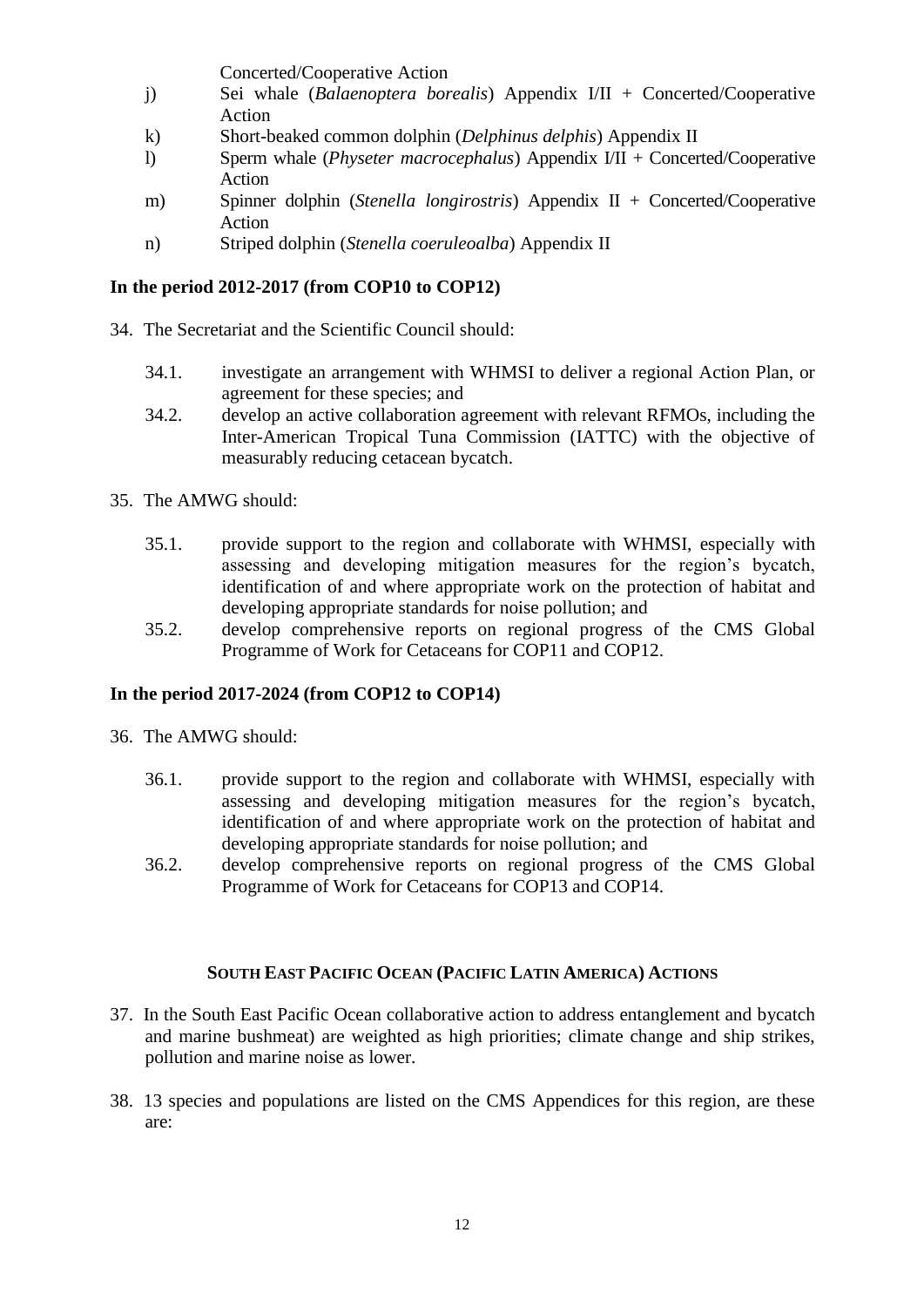- a) Blue whale (*Balaenoptera musculus*) Appendix I + Concerted/Cooperative Action
- b) Bryde's whale (*Balaenoptera edeni*) Appendix II
- c) Burmeister's porpoise (*[Phocoena spinipinnis\)](http://www.cms.int/reports/small_cetaceans/data/p_spinipinnis/p_spinipinnis.htm)* Appendix II + Concerted/Cooperative Action
- d) Chilean dolphin (*[Cephalorhynchus eutropia](http://www.cms.int/reports/small_cetaceans/data/c_eutropia/c_eutropia.htm#_blank)*) Appendix II + Concerted/Cooperative Action
- e) Dusky dolphin (*[Lagenorhynchus obscurus](http://www.cms.int/reports/small_cetaceans/data/l_obscurus/l_obscurus.htm#_blank)*) Appendix II + Concerted/Cooperative Action
- f) Fin whale (*Balaenoptera physalus*) Appendix I/II + Concerted/Cooperative Action
- g) Heaviside's dolphin (*[Cephalorhynchus heavisidii](http://www.cms.int/reports/small_cetaceans/data/c_heavisidii/c_heavisidii.htm#_blank)*) Appendix II
- h) Humpback whale (*Megaptera novaeangliae*) Appendix I + Concerted/Cooperative Action
- i) Killer whale / Orca (*[Orcinus orca](http://www.cms.int/reports/small_cetaceans/data/o_orca/o_orca.htm#_blank)*) Appendix II
- j) Peale's dolphin / Black-chinned dolphin (*[Lagenorhynchus australis](http://www.cms.int/reports/small_cetaceans/data/L_australis/L_australis.htm#_blank)*) Appendix II + Concerted/Cooperative Action
- k) Sei whale (*Balaenoptera borealis*) Appendix I/II + Concerted/Cooperative Action
- l) Southern right whale (*Eubalaena australis*) Appendix I + Concerted/Cooperative Action
- m) Sperm whale (*[Physeter macrocephalus](http://www.cms.int/reports/small_cetaceans/data/P_macrocephalus/P_macrocephalus.htm#_blank)*) Appendix I/II + Concerted/Cooperative Action

- 39. The Secretariat and the Scientific Council should:
	- 39.1. investigate an arrangement with WHMSI to deliver a regional Action Plan, or agreement for these species; and
	- 39.2. develop an active collaboration agreement with relevant RFMOs, including IATTC with the objective of measurably reducing cetacean bycatch.
- 40. The AMWG should:
	- 40.1. provide support to the region and collaborate with WHMSI, especially with assessing and developing mitigation measures for the region's bycatch and marine bushmeat issues; and
	- 40.2. develop comprehensive reports on regional progress of the CMS Global Programme of Work for Cetaceans for COP11 and COP12.

- 41. The AMWG should:
	- 41.1. provide support to the region and collaborate with WHMSI, especially with assessing and developing mitigation measures for the region's bycatch and marine bushmeat issues; and
	- 41.2. develop comprehensive reports on regional progress of the CMS Global Programme of Work for Cetaceans for COP13 and COP14.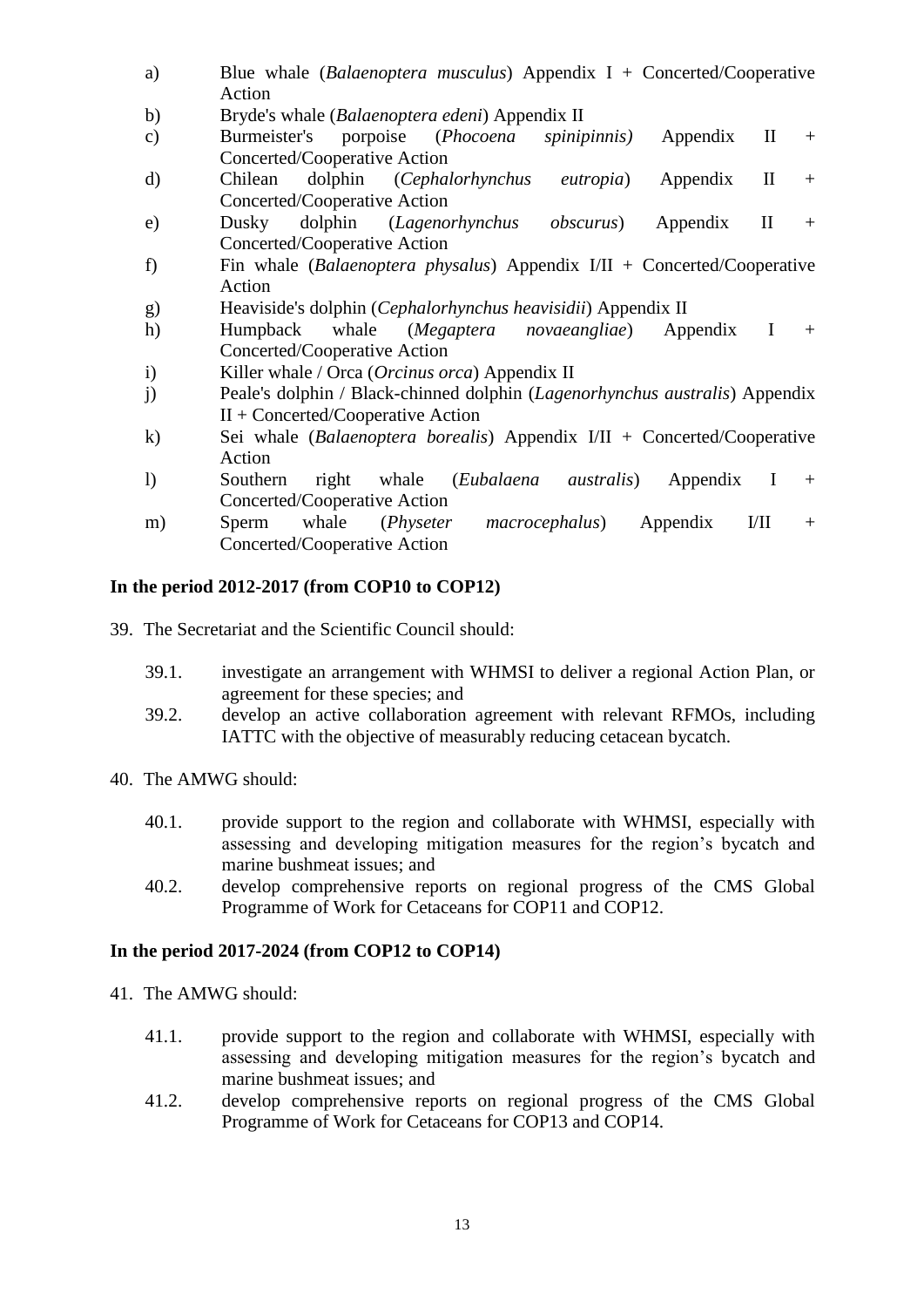## **CENTRAL AND NORTH WEST PACIFIC OCEAN (EAST AND SOUTH EAST ASIA) ACTIONS**

- 42. Central and North West Pacific Ocean collaborative action to address entanglement and bycatch and marine bushmeat, pollution and habitat and feeding ground degradation are weighted as high priorities; ship strikes and marine noise as medium priorities; climate change as lower.
- 43. Nineteen species and populations are listed on the CMS Appendices for this region, and these are
	- a) Australian snubfin dolphin (*[Orcaella heinsohni](http://www.cms.int/reports/small_cetaceans/data/O_heinsohni/O_heinsohni.htm#_blank)*) Appendix II
	- b) Baird's beaked whale (*[Berardius bairdii](http://www.cms.int/reports/small_cetaceans/data/b_bairdii/b_bairdii.htm#_blank)*) Appendix II
	- c) Blue whale (*Balaenoptera musculus*) Appendix I + Concerted/Cooperative Action
	- d) Bryde's whale (*Balaenoptera edeni*) Appendix II
	- e) Dall's porpoise (*[Phocoenoides dalli](http://www.cms.int/reports/small_cetaceans/data/P_dalli/p_dalli.htm#_blank)*) Appendix II
	- f) Fin whale (*Balaenoptera physalus*) Appendix I/II + Concerted/Cooperative Action
	- g) Finless porpoise (*[Neophocaena phocaenoides](http://www.cms.int/reports/small_cetaceans/data/N_phocaenoides/n_phocaenoides.htm#_blank)*) Appendix II + Concerted/Cooperative Action
	- h) Fraser's dolphin (*[Lagenodelphis hosei](http://www.cms.int/reports/small_cetaceans/data/L_hosei/L_hosei.htm#_blank)*) Appendix II+ Concerted/Cooperative
	- i) Humpback whale (*Megaptera novaeangliae*) Appendix I + Concerted/Cooperative Action
	- j) Indo-Pacific bottlenose dolphin (*[Tursiops aduncus](http://www.cms.int/reports/small_cetaceans/data/t_aduncus/t_aduncus.htm#_blank)*) Appendix II + Concerted/Cooperative
	- k) Indo-Pacific humpback dolphin (*[Sousa chinensis](http://www.cms.int/reports/small_cetaceans/data/S_chinensis/s_chinensis.htm#_blank)*) Appendix II + Concerted/Cooperative Action
	- l) Irrawaddy dolphin (*[Orcaella brevirostris](http://www.cms.int/reports/small_cetaceans/data/O_brevirostris/O_brevirostris.htm#_blank)*) Appendix I/II + Concerted/Cooperative Action
	- m) Killer whale / Orca (*[Orcinus orca](http://www.cms.int/reports/small_cetaceans/data/o_orca/o_orca.htm#_blank)*) Appendix II
	- n) North Pacific right whale (*Eubalaena japonica*) Appendix I
	- o) Omura's whale (*Balaenoptera omurai*) Appendix II
	- p) Pantropical spotted dolphin (*[Stenella attenuata](http://www.cms.int/reports/small_cetaceans/data/S_attenuata/s_attenuata.htm#_blank)*) Appendix II + Concerted/Cooperative Action
	- q) Sei whale (*Balaenoptera borealis*) Appendix I/II + Concerted/Cooperative Action
	- r) Sperm whale (*[Physeter macrocephalus](http://www.cms.int/reports/small_cetaceans/data/P_macrocephalus/P_macrocephalus.htm#_blank)*) Appendix I/II + Concerted/Cooperative Action
	- s) Spinner dolphin (*[Stenella longirostris](http://www.cms.int/reports/small_cetaceans/data/S_longirostris/s_longirostris.htm)*) Appendix II + Concerted/Cooperative Action

## **In the period 2012-2017 (from COP10 to COP12)**

- 44. The Secretariat and the Scientific Council should:
	- 44.1. develop greater cooperation and collaboration with an appropriate body within ASEAN (Association of Southeast Asian Nations);
	- 44.2. negotiate a regional agreement for cetaceans in South East Asia; and
	- 44.3. develop an active collaboration agreement with relevant RFMOs, including the Western and Central Pacific Fisheries Commission (WCPFC) with the objective of measurably reducing cetacean bycatch.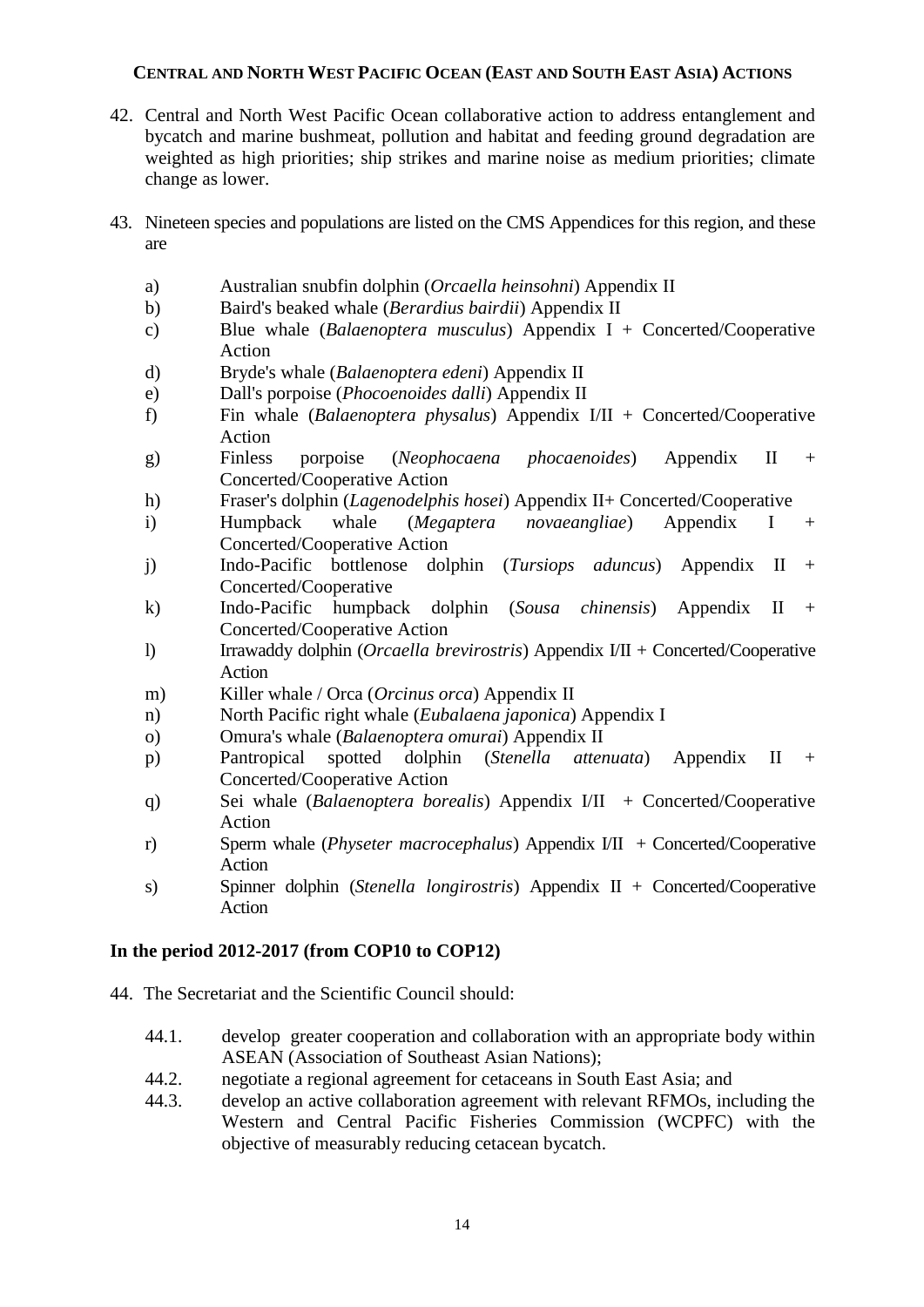## 45. The AMWG should:

- 45.1. provide support to the region, especially with assessing and developing mitigation measures for the region's bycatch, identification of and where appropriate work on the protection of habitat and developing appropriate standards for noise pollution; and
- 45.2. develop comprehensive reports on regional progress of the CMS Global Programme of Work for Cetaceans for COP11 and COP12.

#### **In the period 2017-2024 (from COP12 to COP14)**

46. The AMWG should:

- 46.1. provide support to the region, especially with assessing and developing mitigation measures for the region's bycatch, identification of and where appropriate work on the protection of habitat and developing appropriate standards for noise pollution; and
- 46.2. develop comprehensive reports on regional progress of the CMS Global Programme of Work for Cetaceans for COP13 and COP14.

#### **PACIFIC ISLANDS REGION ACTIONS**

- 47. In the Pacific Islands Region collaborative action to address entanglement and bycatch and habitat and feeding ground degradation are weighted as high priorities; climate change, pollutionas medium priorities; ship strikes and marine noise as lower.
- 48. Twelve species and populations are listed on the CMS Appendices for this region, and these are:
	- a) Australian snubfin dolphin (*[Orcaella heinsohni](http://www.cms.int/reports/small_cetaceans/data/O_heinsohni/O_heinsohni.htm#_blank)*) Appendix II
	- b) Blue whale (*Balaenoptera musculus*) Appendix I + Concerted/Cooperative Action
	- c) Bryde's whale (*Balaenoptera edeni*) Appendix II
	- d) Dusky dolphin (*[Lagenorhynchus obscurus](http://www.cms.int/reports/small_cetaceans/data/l_obscurus/l_obscurus.htm#_blank)*) Appendix II + Concerted/Cooperative Action
	- e) Fin whale (*Balaenoptera physalus*) Appendix I/II + Concerted/Cooperative Action
	- f) Humpback whale (*Megaptera novaeangliae*) Appendix I + Concerted/Cooperative Action
	- g) Indo-Pacific humpback dolphin (*[Sousa chinensis](http://www.cms.int/reports/small_cetaceans/data/S_chinensis/s_chinensis.htm#_blank)*) Appendix II + Concerted/Cooperative Action
	- h) Killer whale / Orca (*[Orcinus orca](http://www.cms.int/reports/small_cetaceans/data/o_orca/o_orca.htm#_blank)*) Appendix II
	- i) Omura's whale (*Balaenoptera omurai*) Appendix II
	- j) Pantropical spotted dolphin (*[Stenella attenuata](http://www.cms.int/reports/small_cetaceans/data/S_attenuata/s_attenuata.htm#_blank)*) Appendix II + Concerted/Cooperative Action
	- k) Sei whale (*Balaenoptera borealis*) Appendix I/II + Concerted/Cooperative Action
	- l) Sperm whale (*[Physeter macrocephalus](http://www.cms.int/reports/small_cetaceans/data/P_macrocephalus/P_macrocephalus.htm#_blank)*) Appendix I/II + Concerted/Cooperative Action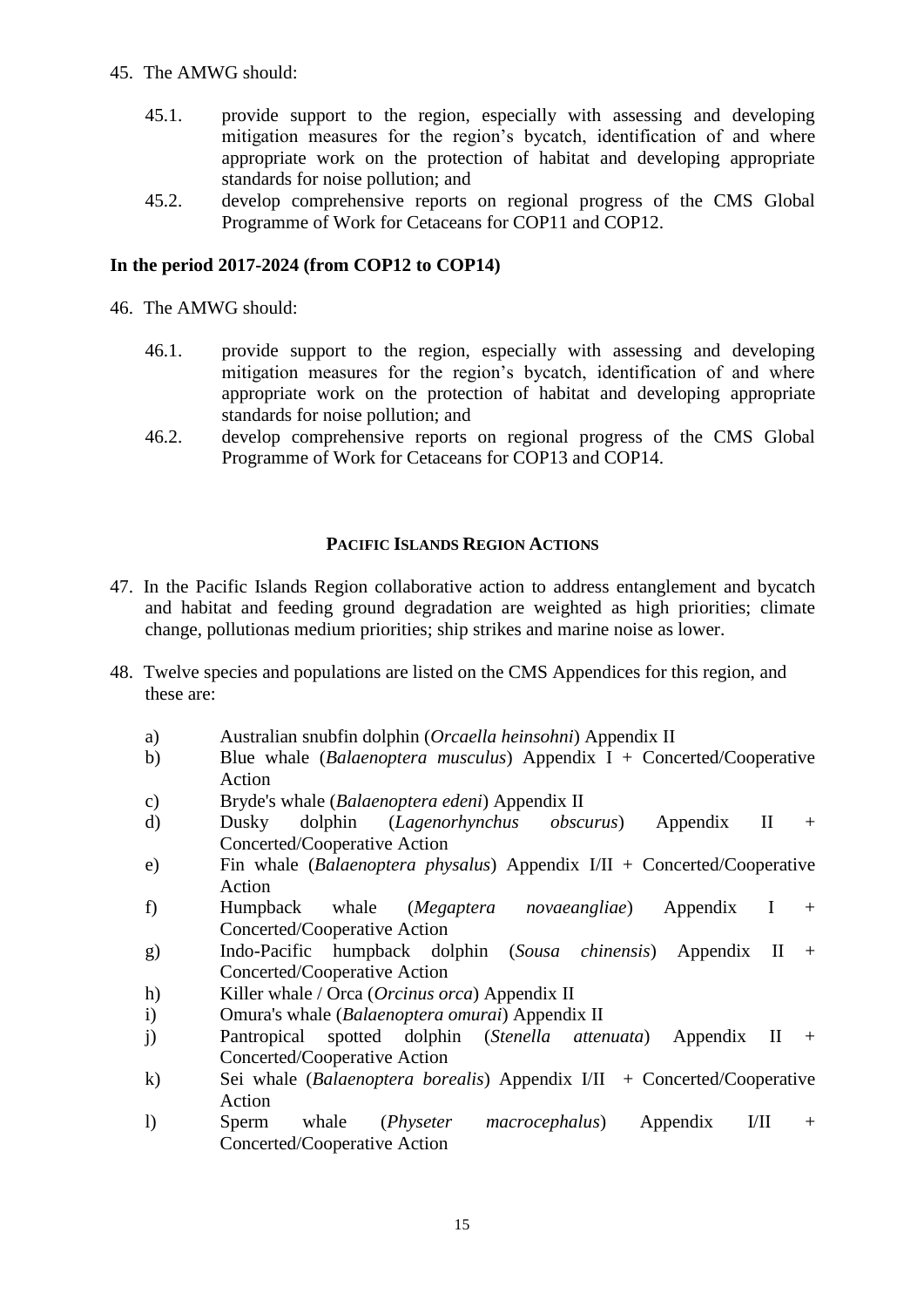- 49. The Secretariat and the Scientific Council should:
	- 49.1. develop an active collaboration agreement with relevant RFMOs, including IATTC, the Commission for the Conservation of Southern Bluefin Tuna (CCSBT) and WCPFC with the objective of measurably reducing cetacean bycatch.
- 50. The AMWG should:
	- 50.1. provide support to the Pacific Cetaceans MOU, especially with assessing and developing mitigation measures for the region bycatch, identification of and where appropriate work on the protection of habitat; and
	- 50.2. develop comprehensive reports on regional progress of the CMS Global Programme of Work for Cetaceans for COP11 and COP12.

## **In the period 2017-2024 (from COP12 to COP14)**

- 51. The AMWG should:
	- 51.1. provide support to the Pacific Cetaceans MOU, especially with assessing and developing mitigation measures for the region bycatch and marine bushmeat, identification of and where appropriate work on the protection of habitat; and
	- 51.2. develop comprehensive reports on regional progress of the CMS Global Programme of Work for Cetaceans for COP13 and COP14.

#### **INDIAN OCEAN ACTIONS**

- 52. In the Indian Ocean (including the Red Sea) collaborative action to address entanglement and bycatch, pollution, marine bushmeat habitat and feeding ground degradation are weighted as high priorities; climate change is weighted as a medium priority; ship strikes and marine noise as lower.
- 53. Fourteen species and populations are listed on the CMS Appendices for this region, and these are:
	- a) Blue whale (*Balaenoptera musculus*) Appendix I + Concerted/Cooperative Action
	- b) Bryde's whale (*Balaenoptera edeni*) Appendix II
	- c) Dusky dolphin (*[Lagenorhynchus obscurus](http://www.cms.int/reports/small_cetaceans/data/l_obscurus/l_obscurus.htm#_blank)*) Appendix II + Concerted/Cooperative Action
	- d) Fin whale (*Balaenoptera physalus*) Appendix I/II + Concerted/Cooperative Action
	- e) Finless porpoise (*[Neophocaena phocaenoides](http://www.cms.int/reports/small_cetaceans/data/N_phocaenoides/n_phocaenoides.htm#_blank)*) Appendix II + Concerted/Cooperative Action
	- f) Ganges River dolphin / Susu (*[Platanista gangetica gangetica](http://www.cms.int/reports/small_cetaceans/data/P_gangetica/p_gangetica.htm#_blank)*) Appendix I/II + Concerted/Cooperative Action
	- g) Humpback whale (*Megaptera novaeangliae*) Appendix I + Concerted/Cooperative Action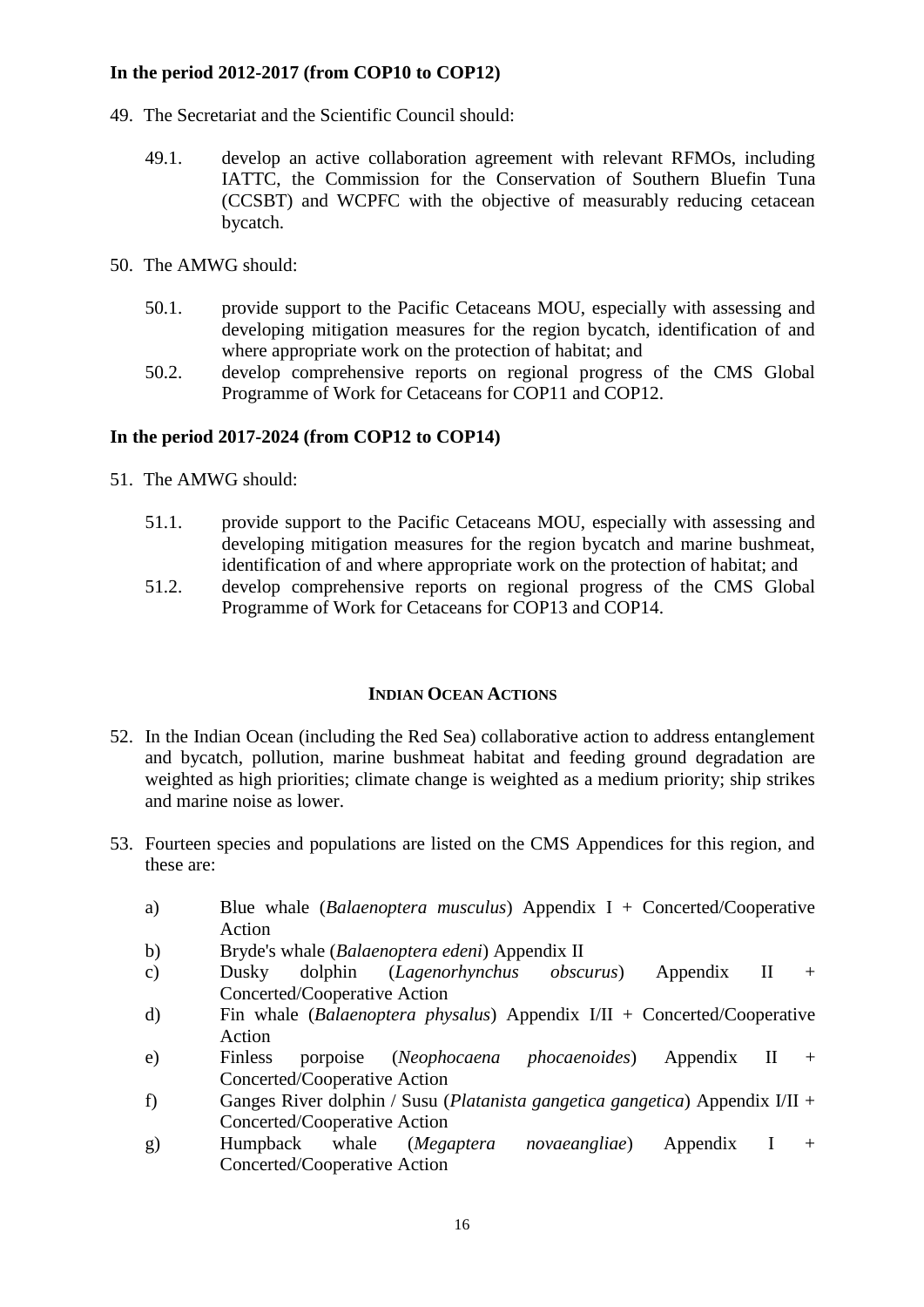- h) Indo-Pacific humpback dolphin (*[Sousa chinensis](http://www.cms.int/reports/small_cetaceans/data/S_chinensis/s_chinensis.htm#_blank)*) Appendix II + Concerted/Cooperative Action
- i) Irrawaddy dolphin (*[Orcaella brevirostris](http://www.cms.int/reports/small_cetaceans/data/O_brevirostris/O_brevirostris.htm#_blank)*) Appendix I/II + Concerted/Cooperative Action
- j) Killer whale / Orca (*[Orcinus orca](http://www.cms.int/reports/small_cetaceans/data/o_orca/o_orca.htm#_blank)*) Appendix II
- k) Omura's whale (*Balaenoptera omurai*) Appendix II
- l) Sei whale (*Balaenoptera borealis*) Appendix I/II + Concerted/Cooperative Action
- m) Southern right whale (*Eubalaena australis*) Appendix I + Concerted/Cooperative Action
- n) Sperm whale (*[Physeter macrocephalus](http://www.cms.int/reports/small_cetaceans/data/P_macrocephalus/P_macrocephalus.htm#_blank)*) Appendix I/II + Concerted/Cooperative Action

- 54. The Secretariat and the Scientific Council should:
	- 54.1. facilitate a regional meeting between CMS, the Nairobi Convention, ROMPE and PERSGA to develop a forward strategy for the conservation of cetaceans in the Indian Ocean; and
	- 54.2. develop an active collaboration agreement with relevant RFMOs, PERSGA and the Indian Ocean Tuna Commission (IOTC) with the objective of measurably reducing cetacean bycatch.
- 55. The AMWG should:
	- 55.1. provide support to the region, especially with assessing and developing mitigation measures for the region bycatch and marine bushmeat, identification of and where appropriate work on the protection of habitat; and
	- 55.2. develop comprehensive reports on regional progress of the CMS Global Programme of Work for Cetaceans for COP11 and COP12.

#### **In the period 2017-2024 (from COP12 to COP14)**

- 56. The AMWG should:
	- 56.1. provide support to the region, especially with assessing and developing mitigation measures for the region bycatch and marine bushmeat, identification of and where appropriate work on the protection of habitat; and
	- 56.2. develop comprehensive reports on regional progress of the CMS Global Programme of Work for Cetaceans for COP13 and COP14.

#### **ARCTIC SEAS ACTIONS**

57. In the Arctic Seas climate change, habitat and feeding ground degradation and marine noise are weighted as high priorities; entanglement and bycatch and pollution as medium priorities; ship strikes as lower.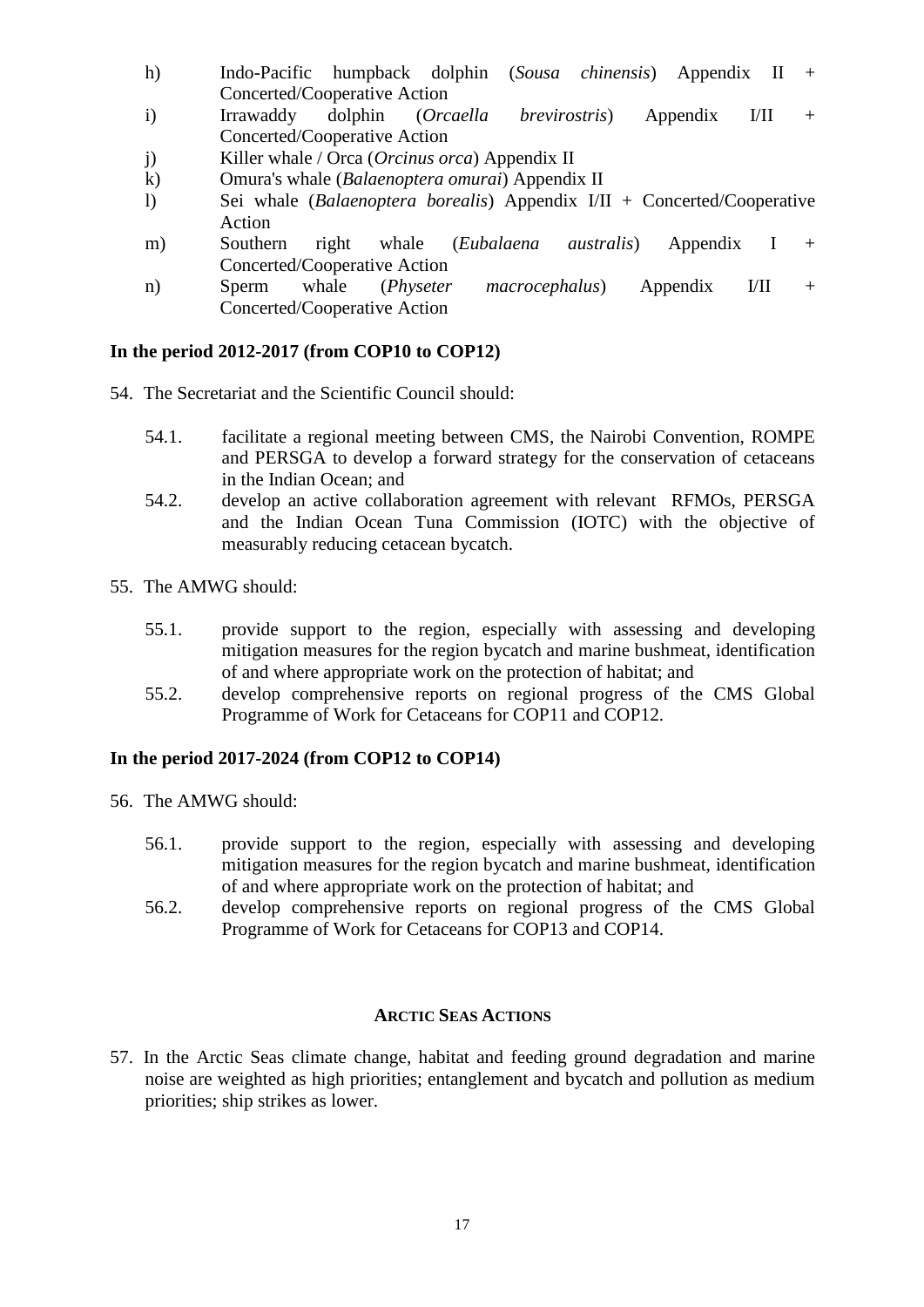- 58. Five species and populations are listed on the CMS Appendices for this region, and these are:
	- a) Beluga / White whale (*[Delphinapterus leucas](http://www.cms.int/reports/small_cetaceans/data/D_leucas/d_leucas.htm#_blank)*) Appendix II
	- b) Bowhead whale (*Balaena mysticetus*) Appendix I
	- c) Killer whale / Orca (*[Orcinus orca](http://www.cms.int/reports/small_cetaceans/data/o_orca/o_orca.htm#_blank)*) Appendix II
	- d) Narwhal (*[Monodon monoceros](http://www.cms.int/reports/small_cetaceans/data/data/M_monoceros/m_monoceros.htm#_blank)*) Appendix II
	- e) Northern bottlenose whale (*[Hyperoodon ampullatus](http://www.cms.int/reports/small_cetaceans/data/H_ampullatus/h_ampullatus.htm#_blank)*) Appendix II

59. The AMWG should:

- 59.1. where requested by a Party in the region, provide support, especially scientific and technical advice to assist the requesting CMS Party introduce adaptation measures to counteract the effects on migratory species of climate change, as well as identification of and where appropriate work on the protection of habitat and developing appropriate standards for noise pollution; and
- 59.2. develop comprehensive reports on regional progress of the CMS Global Programme of Work for Cetaceans for COP11 and COP12.

#### **In the period 2017-2024 (from COP12 to COP14)**

- 60. The AMWG should:
	- 60.1. where requested by a Party in the region, provide support, especially scientific and technical advice to assist the requesting CMS Party introduce adaptation measures to counteract the effects on migratory species of climate change, as well as identification of and where appropriate work on the protection of habitat and developing appropriate standards for noise pollution; and
	- 60.2. develop comprehensive reports on regional progress of the CMS Global Programme of Work for Cetaceans for COP13 and COP14.

#### **SOUTHERN OCEAN ACTIONS**

- 61. In the Southern Ocean climate change, habitat and feeding ground degradation are weighted as high priorities; entanglement and bycatch, pollution as medium priorities; ship strikes and marine noise as lower.
- 62. Nine species and populations are listed on the CMS Appendices for this region, and these are:
	- a) Antarctic minke whale (*Balaenoptera bonaerensis)* Appendix II
	- b) Blue whale (*Balaenoptera musculus*) Appendix I + Concerted/Cooperative Action
	- c) Humpback whale (*Megaptera novaeangliae*) Appendix I + Concerted/Cooperative Action
	- d) Killer whale / Orca (*[Orcinus orca](http://www.cms.int/reports/small_cetaceans/data/o_orca/o_orca.htm#_blank)*) Appendix II
	- e) Pygmy right whale (*Caperea marginata*) Appendix II